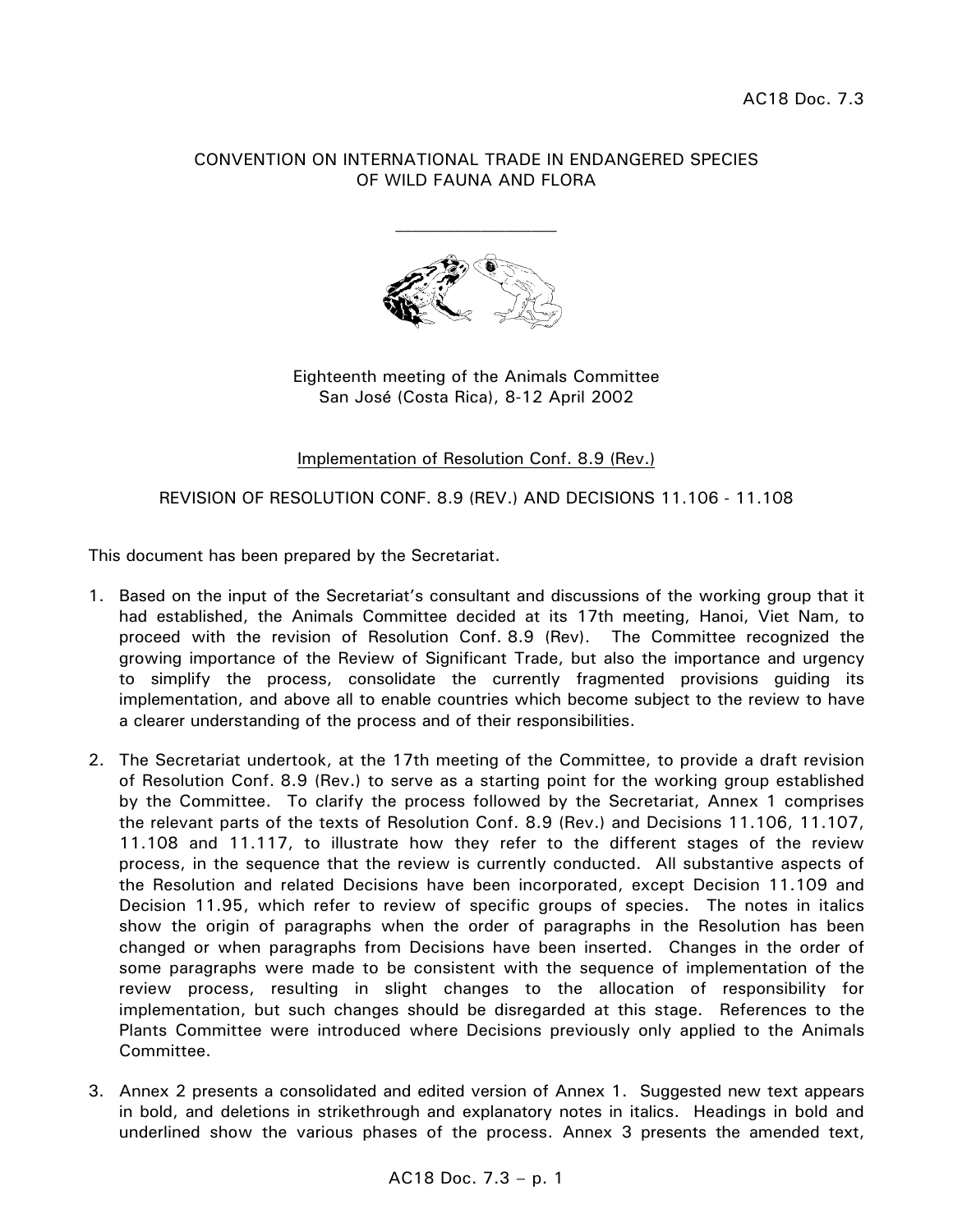without showing the amendments in bold or strikethrough. **This version is intended as a possible starting point for discussions by the working group of the Committee**.

- 4. Once it has agreed on a final text, the Committee is requested to forward its proposed revision of the Resolution to the Plants Commitee for consideration. If the two Committees consider it desirable to have a common Resolution on the Review of Significant Trade, the Secretariat will undertake to assist the working groups that both Committees have established on this subject, and finalize a proposal for CoP12 to revise Resolution Conf. 8.9 (Rev.).
- 5. The Committee should consider recommending the repeal of paragraph i) under RECOMMENDS of Resolution Conf. 10.12 (Rev.), Conservation of sturgeons, which refers to the review of the Acipenseriformes, in the Chairman's report at CoP12. The Secretariat similarly recommends the repeal of Decision 11.109 regarding the review of trade in animal species for use in traditional medicines, because this element should become a normal part of the review.
- 6. The Committee is requested to also consider Resolution Conf. 11.18, Trade in Appendix-II and –III species in the context of the revision of Resolution Conf. 8.9 (Rev.). It can be argued that the former Resolution is redundant or possibly conflicting with Resolution Conf. 8.9 (Rev.) regarding trade in Appendix-II species, and merely reiterates what Parties are already able to do in terms of Articles X, XII and XIV of the Convention in case of concerns about the detrimental nature of trade in Appendix-II species. The Committee should therefore consider a recommendation at CoP12 to repeal this Resolution or alternatively, incorporate its provisions in the proposed revision of Resolution Conf. 8.9 (Rev.) as appropriate.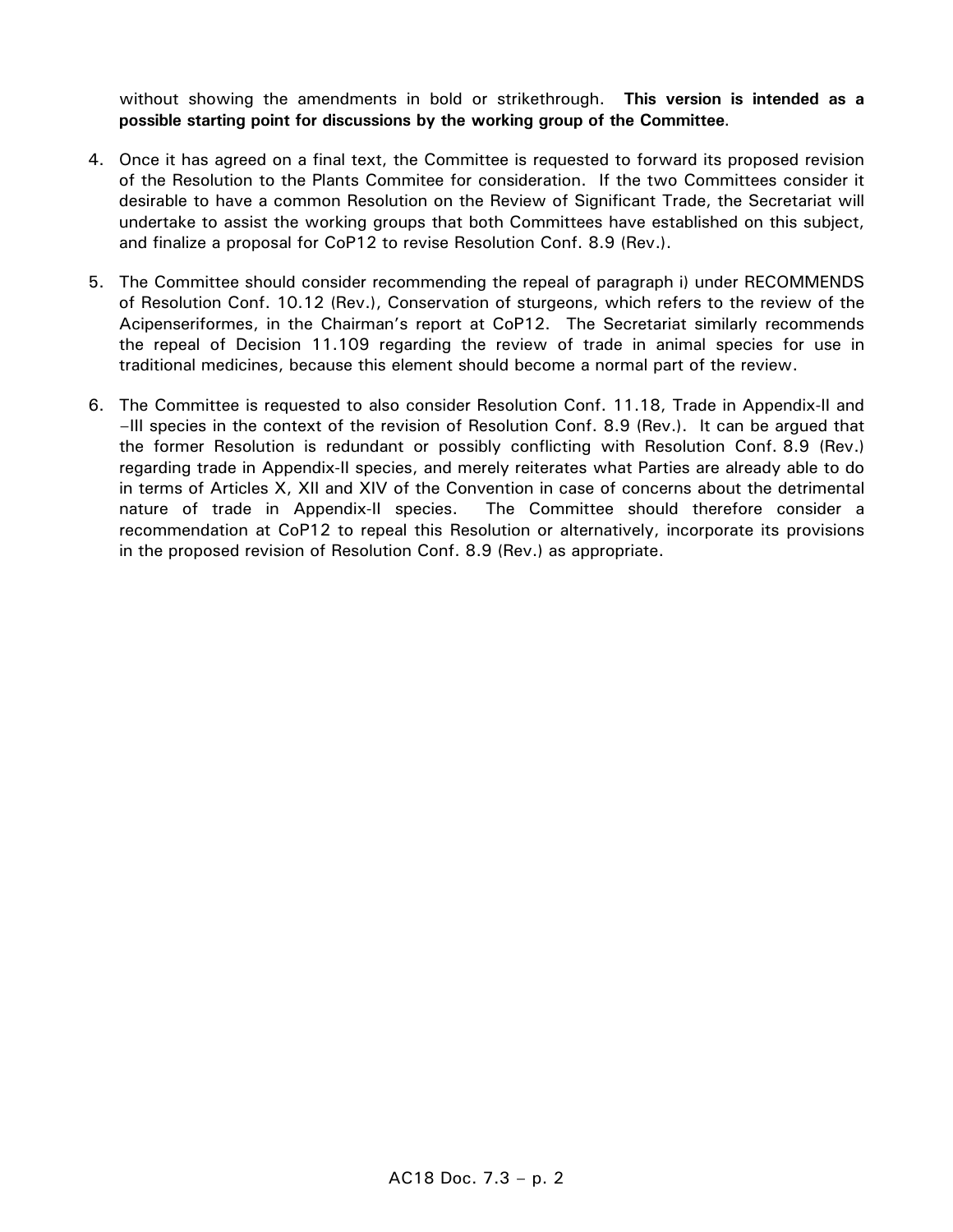# Compilation of the relervant parts of Resolution Conf. 8.9 (Rev.) and Decisions 11.106, 11.107, 11.108 and 11.117

# Trade in specimens of Appendix-II species taken from the wild

RECALLING that Article IV, paragraph 2 (a), of the Convention requires, as a condition for granting an export permit, that a Scientific Authority of the State of export has advised that the export will not be detrimental to the survival of the species concerned;

RECALLING that Article IV, paragraph 3, requires a Scientific Authority of each Party to monitor exports of Appendix-II species and to advise the Management Authority of suitable measures to be taken to limit such exports in order to maintain such species throughout their range at a level consistent with their role in the ecosystem;

RECALLING also that Article IV, paragraph 6 (a), requires, as a condition for granting a certificate of introduction from the sea, that a Scientific Authority of the State of introduction from the sea has advised that the introduction will not be detrimental to the survival of the species concerned;

RECALLING further that Resolution Conf. 2.6 (Rev.), adopted at the second meeting of the Conference of the Parties (San José, 1979) and amended at the ninth meeting (Fort Lauderdale, 1994), provides a mechanism by which any Party deeming any Appendix-II or -III species to be traded in a manner detrimental to the survival of that species may consult directly with the Management Authority of the country involved, with the assistance of the Secretariat if required, and take stricter domestic measures where appropriate;

NOTING that some Parties permitting export of Appendix-II species of wildlife are not effectively implementing Article IV, and that all Parties benefit from management of Appendix-II species that ensures the continued availability of these resources;

RECALLING that Resolution Conf. 9.1 (Rev.), adopted at the ninth meeting of the Conference of the Parties (Fort Lauderdale, 1994) and amended at the 10th meeting (Harare, 1997), charges the Animals Committee and the Plants Committee to: establish a list of those animal and plant taxa included in Appendix II that are considered as being significantly affected by trade; review and assess all available biological and trade information including comments by the range States on these taxa; formulate recommendations for remedial measures for those species for which trade is believed to have a detrimental effect; and establish priorities for research projects for species for which information is insufficient to determine whether the level of trade is detrimental;

CONCERNED that in many cases, population assessments and monitoring programmes necessary in order to maintain the level of export of Appendix-II species below the level that would be detrimental to the survival of the species are not being undertaken;

RECALLING that, by adopting document Doc. 10.56, the Parties recognized that information on the biological status of many plant species is frequently not available and that the data on trade in plants as included in annual reports are frequently incomplete;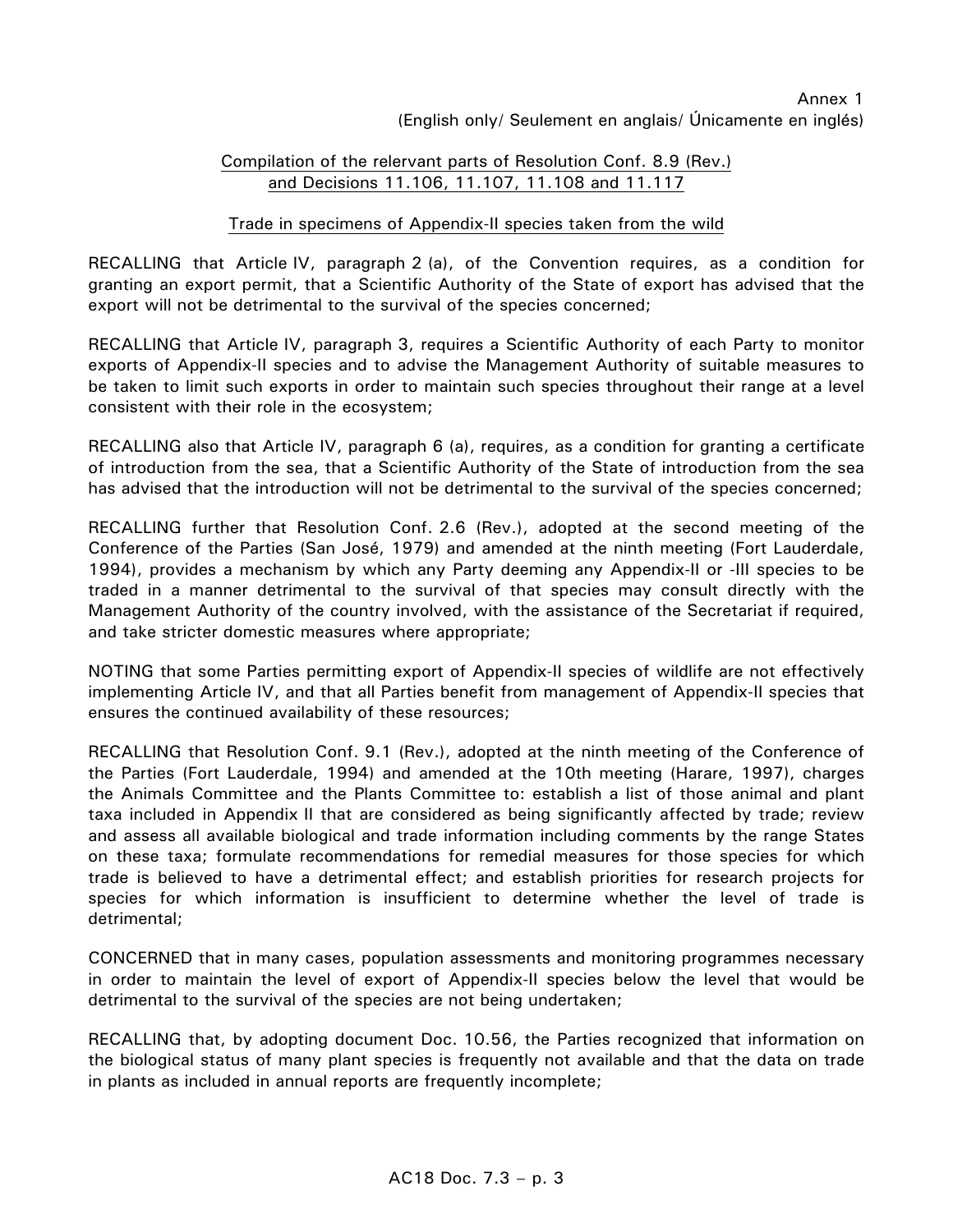### THE CONFERENCE OF THE PARTIES TO THE CONVENTION

DIRECTS the Animals Committee and the Plants Committee **[**in cooperation with the Secretariat and experts, to continue to review the biological, trade and other relevant information on Appendix-II species, with a view to identifying problems with the aim of ensuring the implementation of Article IV, paragraphs 2 (a), 3 and 6 (a)**]**;

*Text in square brackets from paragraph a) of Resolution Conf. 8.9 (Rev.) under DIRECTS.* 

Resolution Conf. 8.9 (Rev.) shall be implemented in accordance with the following procedure:

*Previously the first paragraph of Decisions 11.106 and 11.117.* 

### Selection of species to be reviewed

 a) Species for which the average net trade over this period has exceeded a level determined by the Animals Committee and Plants Committee to be 'safe' should be selected and a print-out should be produced showing the levels of export and re-export of these species by country. This will constitute the list of taxa that might be subject to significant levels of trade.

*Previously paragraph c) of Decisions 11.106 and 11.117.*

b) UNEP-WCMC shall produce a print-out from the CITES database showing the recorded net levels of trade in all Appendix-II species over the five most recent years;

*Previously paragraph a) of Decisions 11.106 and 11.117.*

 c) in preparing these data, UNEP-WCMC shall analyse the available trade information, and highlight for the Animals Committee and the Plants Committee any inadequacies and deficiencies in the trade data available, in order to assist the Committee with its review;

*Previously paragraph b) of Decisions 11.106 and 11.117.*

d) on the basis of knowledge available in the Animals Committee or the Plants Committee and information from the Secretariat, Parties and other relevant experts, species of immediate concern will be selected because of their recorded trade levels;

*Previously paragraph d) of Decisions 11.106 and 11.117.*

 e) the Secretariat should, within 30 days after the meeting of the Animals Committee or the Plants Committee at which species are selected, notify range States of the species selected, providing an explanation for this selection and requesting comments and cooperation in providing information on the taxon to assist the review;

*Previously paragraph e) of Decisions 11.106 and 11.117.* 

#### Role of consultants, categorization and consultation with range States

 f) when necessary, consultants shall be engaged to compile information about the biology and management of the selected species and shall contact the range States and/or relevant experts to obtain information for inclusion in the compilation;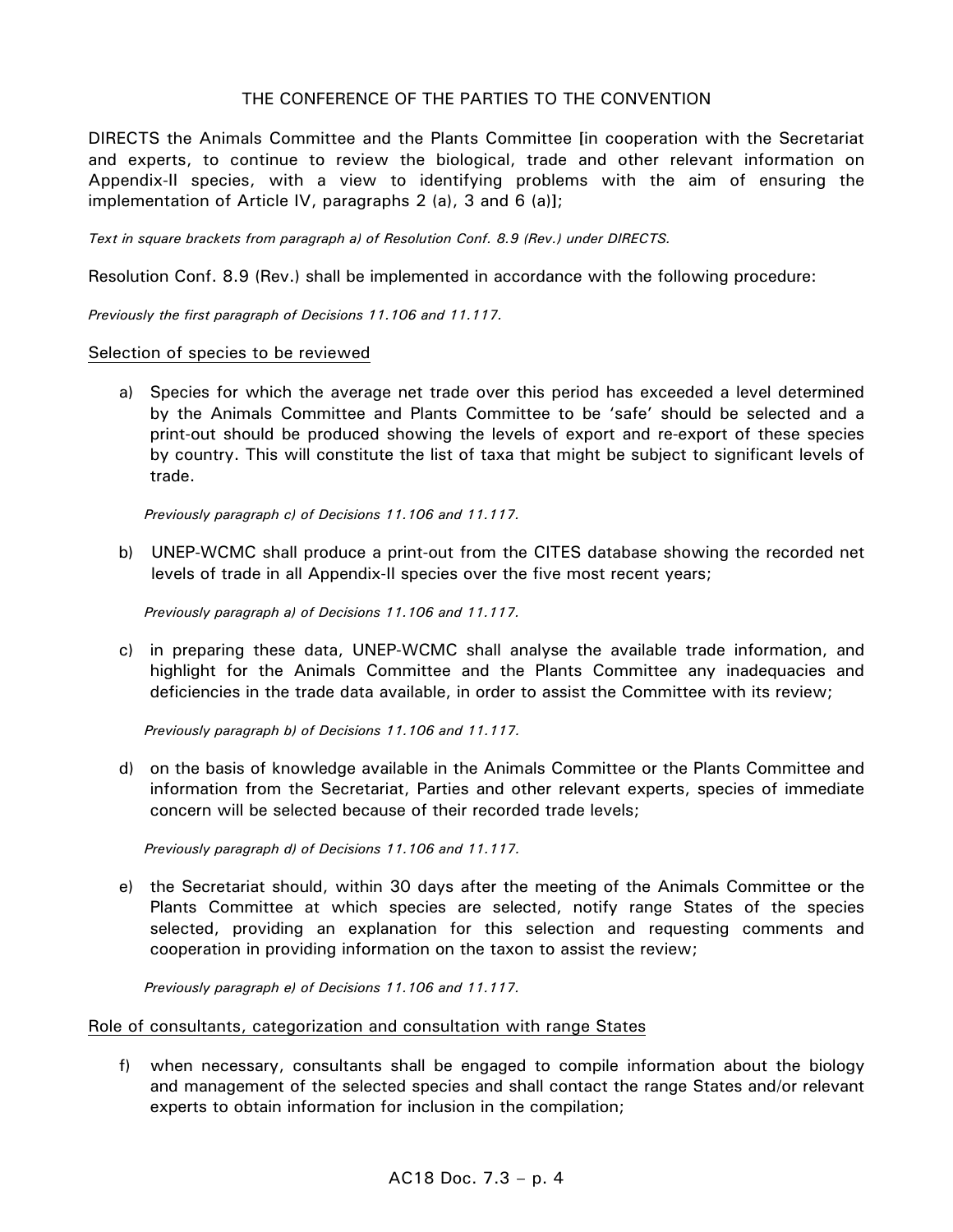*Previously paragraph f) of Decisions 11.106 and 11.117.*

 g) the consultants shall summarize their conclusions about the effects of international trade on the selected species and should divide them into three categories:

 i) Category 1 shall include species for which the available information indicates that the provisions of Article IV of the Convention are not being implemented;

 ii) Category 2 shall include species for which it is not clear whether or not the provisions of Article IV of the Convention are being implemented; and

iii) Category 3 shall include species for which the level of trade is evidently not a problem;

*Previously paragraph g) of Decisions 11.106 and 11.117.* 

 h) Before consideration by the Animals and Plants Committee, the Secretariat shall transmit the review documents prepared by the consultants to relevant range States, seeking comments and, where appropriate, additional information. Range States should be given six weeks to respond.

*Previously paragraph h) of Decisions 11.106 and 11.117.*

### Review of information by Animals and Plants Committees

 i) The Animals Committee should review the information provided by the consultants and the responses received from the Parties concerned and, if appropriate, revise the categories proposed by the consultants.

*Previously paragraph i) of Decisions 11.106 and 11.117.* 

 j) Species in Category 3 should be eliminated from the review process. [The elimination of a species from the review process will be decided on the basis of considerations related to the implementation of Article IV only. Other problems identified in the course of the review process will have to be addressed by other means.]

*Previously paragraph j) of Decisions 11.106 and 11.117. The text in square brackets appreared as a footnote to this paragraph in Decisions 11.106 and 11.117.* 

#### Consultation with range States concerning implementation of Article IV

 k) With respect to species in Categories 1 and 2, the Secretariat, on behalf of the Animals Committee or the Plants Committee, shall consult the range States to seek comments regarding possible Article IV implementation problems identified by the Committee. Range States should be given six weeks to respond.

*Previously paragraph k) of Decisions 11.106 and 11.117.*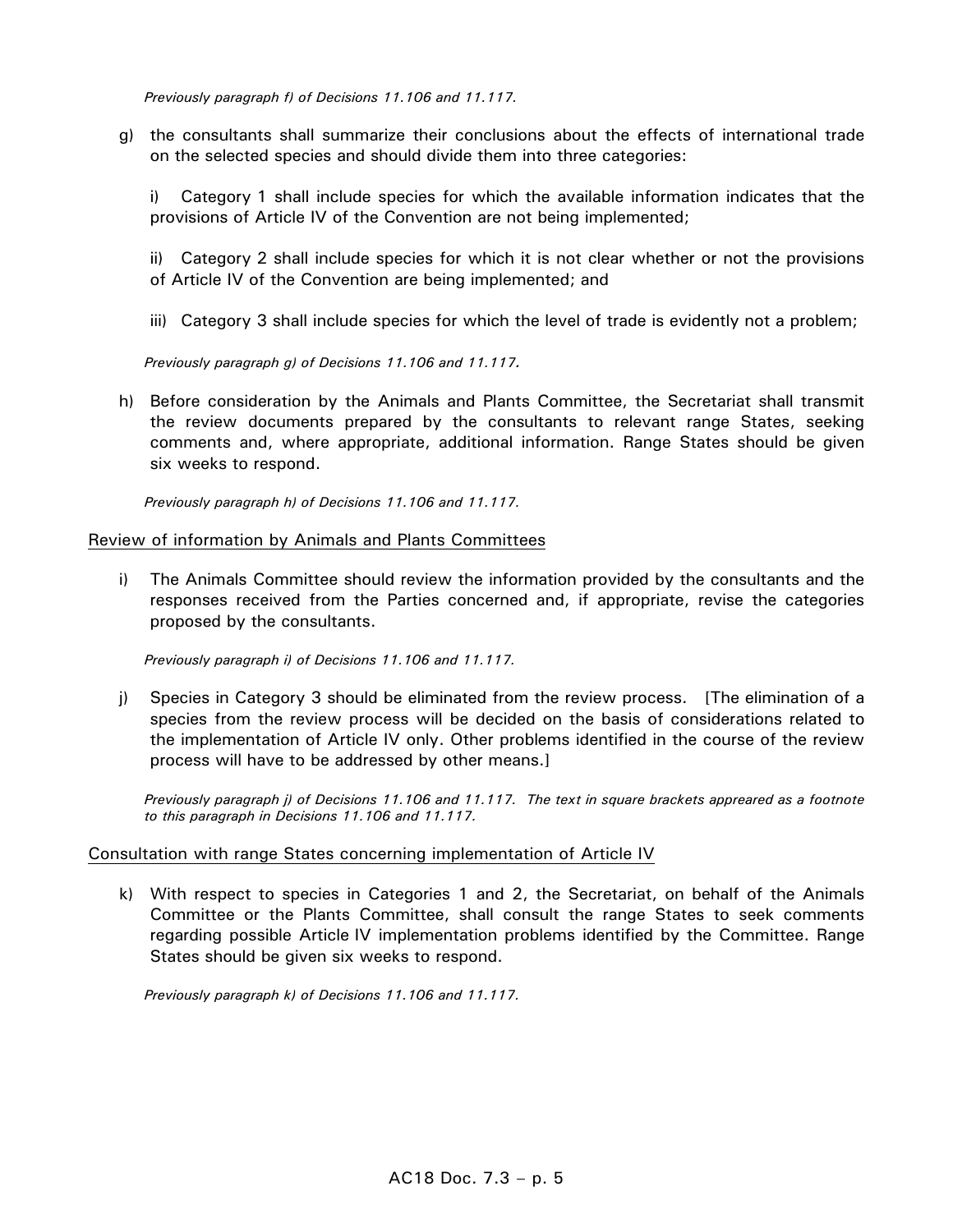l) If a response satisfactory to the Animals Committee or the Plants Committee is received, the species shall be eliminated from the review process<sup>1</sup> with respect to the State concerned.

*Previously paragraph l) of Decisions 11.106 and 11.117.* 

#### Formulation of recommendations

 $\overline{a}$ 

m) Otherwise, the Animals Committee or the Plants Commmittee shall, in consultation with the Secretariat, formulate recommendations in accordance with the provisions of Resolution Conf. 8.9 (Rev.), relating to species in Categories 1 and 2. [When formulating recommendations, care shall be taken to specify intentions precisely and not leave the country concerned and the Secretariat to try to interpret what the Animals Committee wanted]. {In relation to those species under review for which sufficient information is available on trade and biological status, to determine possible problems with the implementation of the relevant paragraphs of Article IV, and following consultation with the range States, to make specific recommendations. Such recommendations shall be either primary or secondary recommendations.}

*Previously paragraph m) of Decisions 11.106 and 11.117. The text in square brackets represents Decision 11.107, which applies to all recommendations made by the Animals Committee pursuant to Resolution Conf. 8.9 (Rev.). No equivalent decision was taken concerning the Plants Committee. The text in { } brackets comes from paragraph b) of Resolution Conf. 8.9 (Rev.) under DIRECTS.*

 i) primary recommendations include, for example, administrative procedures, specific cautious quotas and zero quotas as an interim measure or temporary restrictions on exports of the species concerned; and

 ii) secondary recommendations include, for example, taxon and country-specific status assessments, field studies or evaluation of threats to populations or other relevant factors, including illegal trade, habitat destruction, internal or other uses, designed to provide the information necessary for a Scientific Authority non-detriment finding;

*Previously subparagraphs i) and ii) of Resolution Conf. 8.9 (Rev.) under DIRECTS, paragraph b).* 

- iii) for those species under review for which sufficient information on trade and biological status of the species under review is not available:
	- i) to recommend taxon-specific status assessments;
	- ii) to recommend country-specific status assessments;

 iii) to recommend to range States the establishment of cautious quotas as an interim measure; and

 iv) to make, as appropriate, recommendations as described under paragraph b) above once the assessments referred to in paragraphs c) i) and ii) have been completed;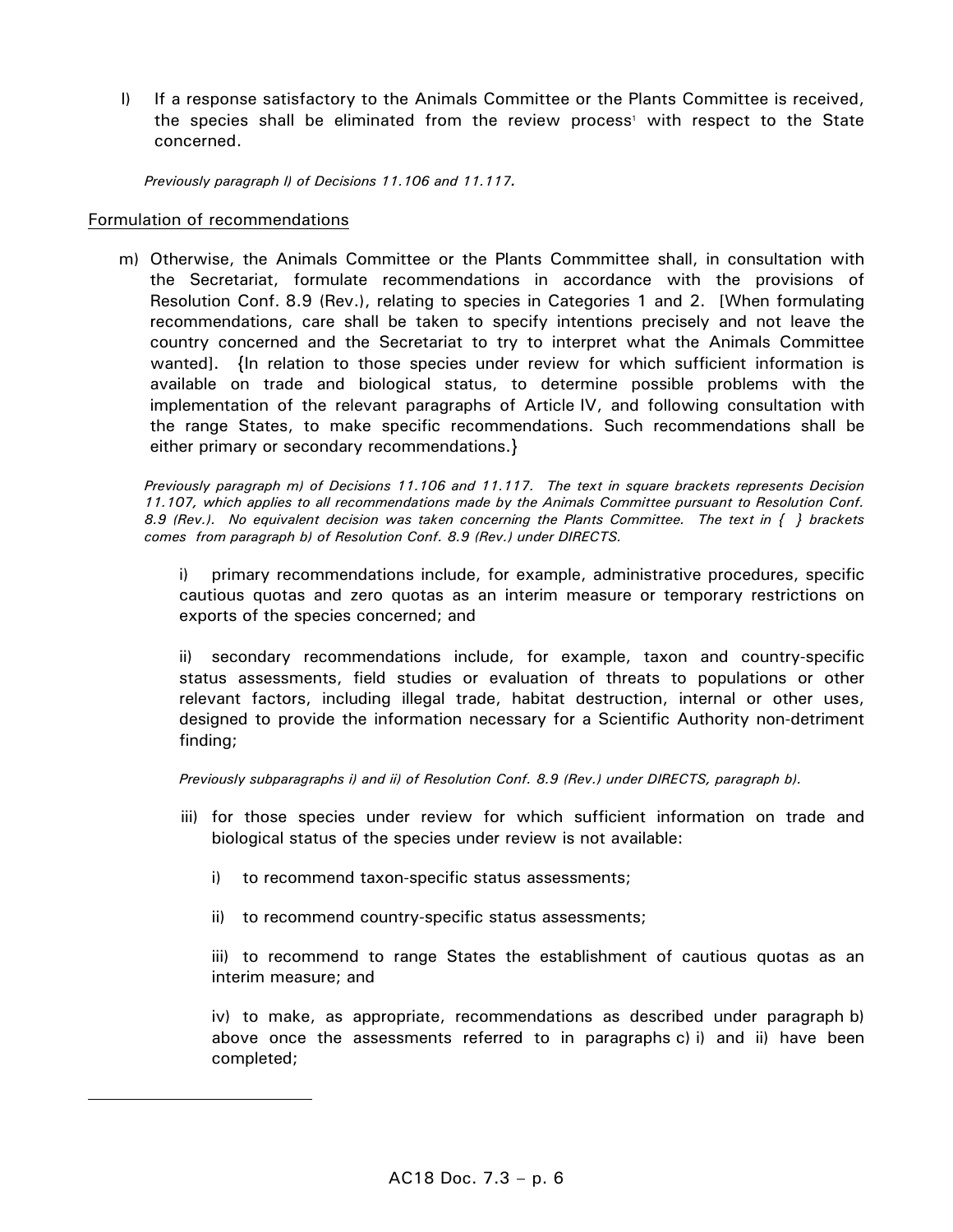*Previously paragraph c) of Resolution Conf. 8.9 (Rev.) under DIRECTS.* 

### Communication of recommendations to range States and deadlines for responses

 n) the above-mentioned recommendations of the Animals Committee and the Plants Committee shall be communicated by the Secretariat to each Party concerned and [These recommendations shall be transmitted to the States concerned by the Secretariat]

*Previously paragraph a) of Resolution Conf. 8.9 (Rev.) under RECOMMENDs. The nearly identical text in square brackets comes from paragraph n) of Decisions 11.106 and 11.117.* 

i) for primary recommendations, each Party concerned, shall within 90 days of receipt, demonstrate to the satisfaction of the Secretariat that it has implemented the recommendations;

*Previously paragraph b) of Resolution Conf. 8.9 (Rev.) under RECOMMENDS.* 

 ii) for secondary recommendations, each Party concerned, shall within either 12 months of receipt, demonstrate to the satisfaction of the Secretariat that it has implemented or taken action to implement the recommendations;

*Previously paragraph c) of Resolution Conf. 8.9 (Rev.) under RECOMMENDS.* 

 iii) for recommendations made under the provisions of paragraph iii) iii) under 'DIRECTS' above, each Party concerned, within 90 days of receipt of the recommendations of the Animals Committee or the Plants Committee, demonstrate to the satisfaction of the Secretariat that it has implemented the recommendations;

*Previously paragraph e) of Resolution Conf. 8.9 (Rev.) under RECOMMENDS.*

 iv) for recommendations made pursuant to paragraphs c) i) and ii) under 'DIRECTS' above, each range State concerned, in consultation with the Secretariat and the Chairman of the Animals Committee or Plants Committee, as appropriate, complete a status assessment within two years of receipt of the recommendations of the committee concerned;

*Previously paragraph d) of Resolution Conf. 8.9 (Rev.) under RECOMMENDS.* 

### Consultation with range States, measures to be taken if response is unsatisfactory, role of Standing Committee

### DETERMINES that:

a) [these reviews shall be carried out in close consultation with all range States concerned, and in accordance with the Decisions of the Conference of the Parties regarding the implementation of this Resolution];

*Text in square brackets from paragraph DETERMINES of Resolution Conf. 8.9 (Rev.).* 

 b) upon failure of a concerned Party to satisfy the Secretariat that it has fulfilled the requirements specified in paragraph b), c), d) or e) of this section, the Secretariat recommend to the Standing Committee that all Parties immediately take strict measures,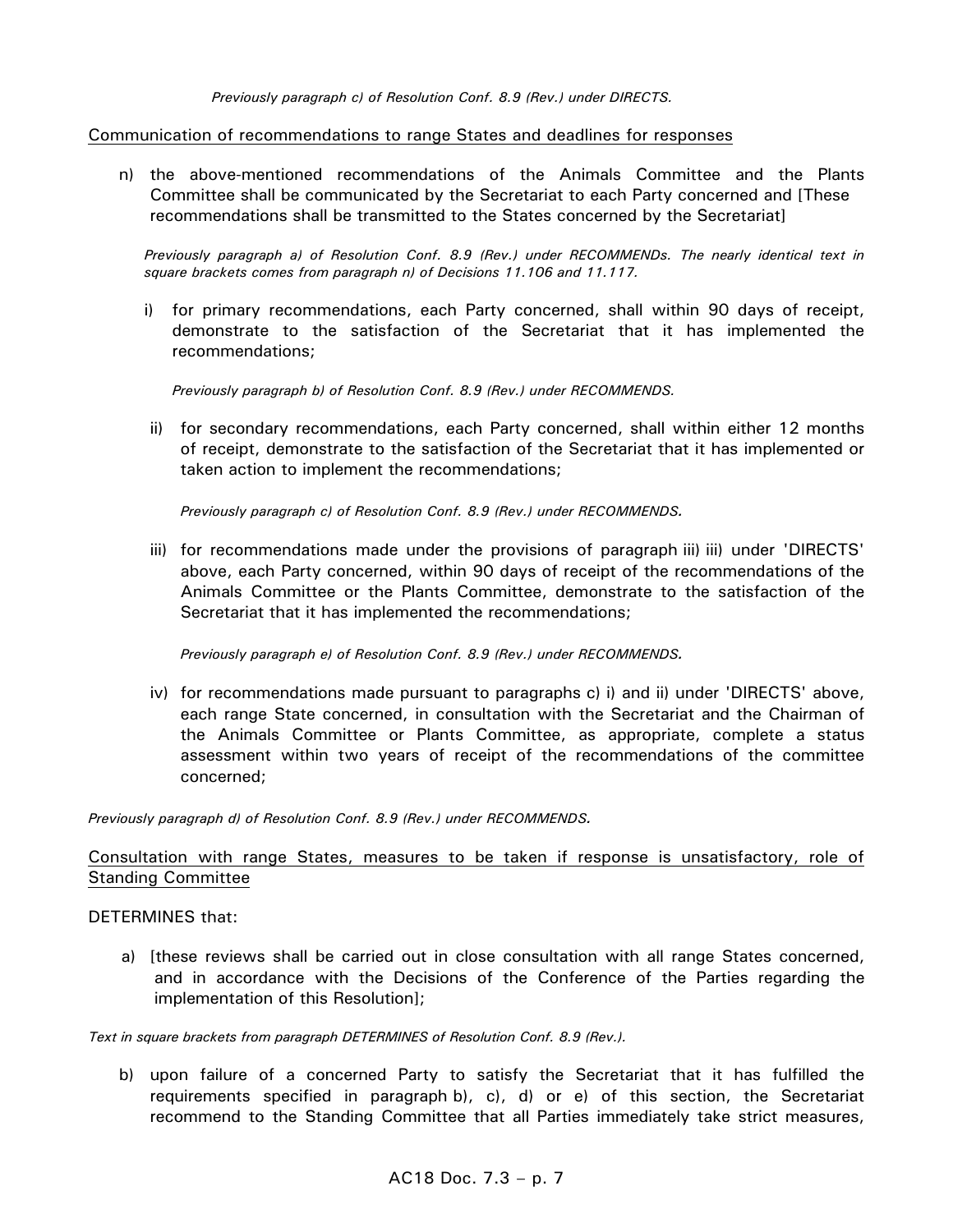including as appropriate suspension of trade in the affected species with that Party; […. the Secretariat …. shall, in consultation with the Animals Committee or the Plants Committee, determine whether the recommendations have been implemented and report to the Standing Committee in accordance with Resolution Conf. 8.9 (Rev.)]

*Previously paragraph f) of Resolution Conf. 8.9 (Rev.) under RECOMMENDS. The nearly identical text in square brackets comes from paragraphs n) of Decisions 11.106 and 11.117.*

 c) following acceptance of the Secretariat's recommendation by the Standing Committee, the Secretariat notify the Parties accordingly; and

*Previously paragraph g) of Resolution Conf. 8.9 (Rev.) under RECOMMENDS.* 

#### Reversal of recommendations to suspend trade

 d) in the case of suspension of trade in accordance with paragraph f) above, trade in the affected species with the Party concerned be reinstated only when that Party demonstrates to the satisfaction of the Standing Committee, through the Secretariat, compliance with the recommendations made by the Animals Committee or Plants Committee with respect to the implementation of Article IV, paragraph 2 (a), 3 or 6 (a);

*Previously paragraph h) of Resolution Conf. 8.9 (Rev.) under RECOMMENDS.* 

#### Monitoring, reporting and reintroduction into the review process

DIRECTS the Secretariat for the purpose of monitoring and facilitating the implementation of this Resolution and the relevant paragraphs of Article IV of the Convention, and for allowing the reintroduction of a species into the review process in case of concern;

- a) to report to each meeting of the Animals Committee and the Plants Committee on the implementation by the countries concerned of the recommendations made by the committee; and
- b) to immediately inform the Animals Committee and the Plants Committee about possible concerns regarding trade in species:

 i) that had been eliminated from the review process at a time when the committee concerned believed that the trade data available indicated that the trade was not detrimental to the survival of the species concerned; or

 ii) for which the Secretariat was satisfied that the primary or secondary recommendations had been fulfilled by the Parties concerned; and

 c) to report at each meeting of the Conference of the Parties on the progress of this review, and on the measures adopted and those recommended to implement Article IV for Appendix-II species subject to significant trade;

 *Previously paragraph d) of Resolution Conf. 8.9 (Rev.) under DIRECTS. This element of the Resolution is directed to the Animals and Plants Committees, but the reporting, in practice, has been done by the Secretariat.*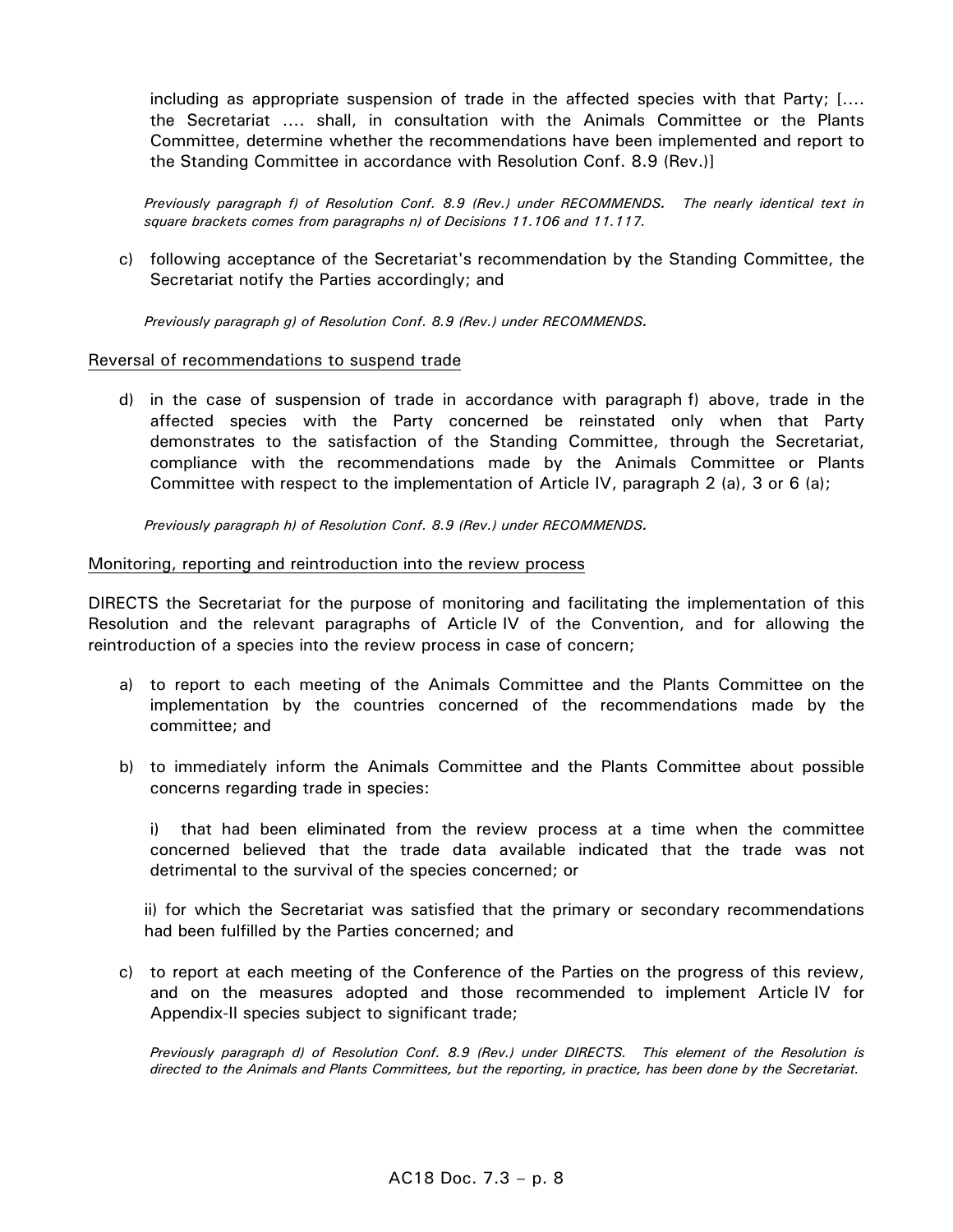d) Where a State subject to a recommendation of the Animals Committee has agreed to set an export quota considered as cautious by the Secretariat, the case shall be reviewed again by the Committee in due course.

*Previously Decision 11.108, directed to the Animals Committee.* 

### Support to range States

URGES the Parties and all organizations interested in the utilization and conservation of wildlife to provide the necessary financial support and/or technical assistance to those Parties in need of such assistance to ensure that wild populations of species of fauna and flora subject to significant international trade are maintained at a level that will allow international trade that is not detrimental to their survival.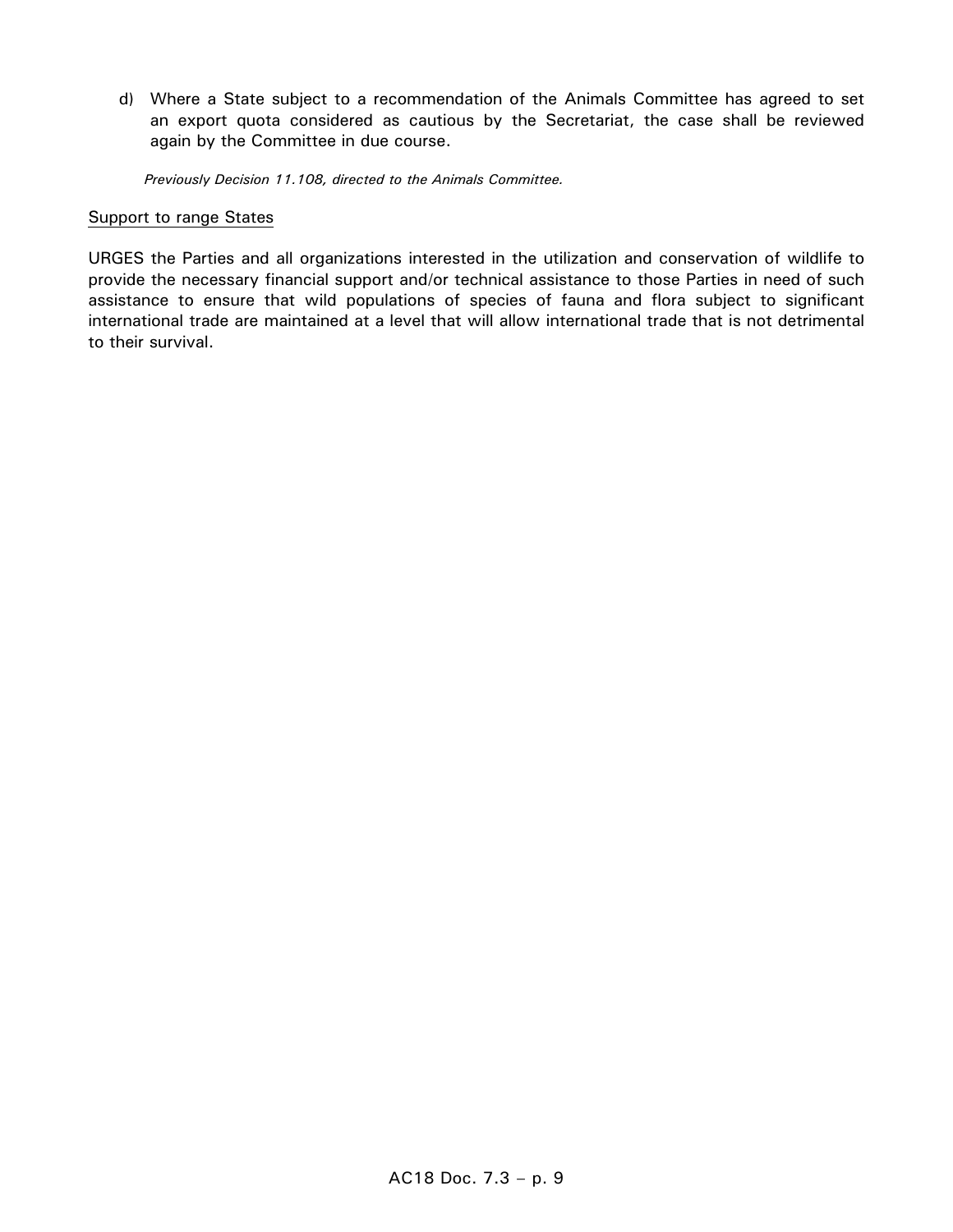AC18 Doc. 7.3 – p. 10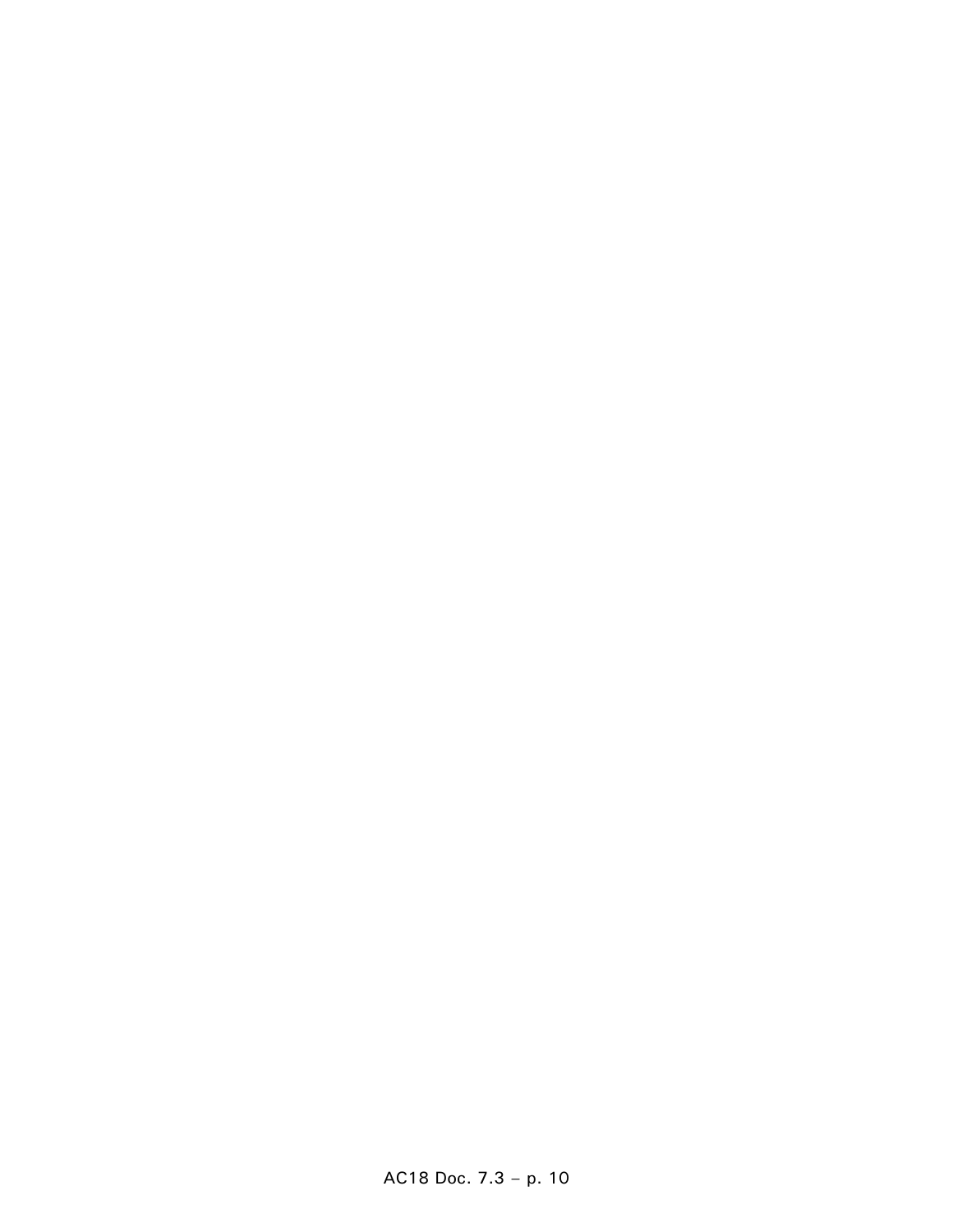# Proposed draft resolution on the Review of Significant Trade (new text in bold, deleted text in strikethough, explanatory notes in small italics). Square brackets indicate that the text is provisional.

# **Review of significant trade in specimens of Appendix-II species taken from the wild**

*The proposed new title of the draft Resolution reflects the scope of the Resolution more accurately.* 

RECALLING that Article IV, paragraph 2 (a), of the Convention requires, as a condition for granting an export permit, that a Scientific Authority of the State of export has advised that the export will not be detrimental to the survival of the species concerned;

RECALLING that Article IV, paragraph 3, requires a Scientific Authority of each Party to monitor exports of Appendix-II species and to advise the Management Authority of suitable measures to be taken to limit such exports in order to maintain such species throughout their range at a level consistent with their role in the ecosystem;

RECALLING also that Article IV, paragraph 6 (a), requires, as a condition for granting a certificate of introduction from the sea, that a Scientific Authority of the State of introduction from the sea has advised that the introduction will not be detrimental to the survival of the species concerned;

RECALLING further that Resolution Conf. 2.6 (Rev.), adopted at the second meeting of the Conference of the Parties (San José, 1979) and amended at the ninth meeting (Fort Lauderdale, 1994), provides a mechanism by which any Party deeming any Appendix-II or -III species to be traded in a manner detrimental to the survival of that species may consult directly with the Management Authority of the country involved, with the assistance of the Secretariat if required, and take stricter domestic measures where appropriate;

*The Secretariat believes that this reference to what is now Resolution Conf. 11.18 may not be necessary. See paragraph 6 of the document (page 2).*

NOTING that some Parties permitting export of Appendix-II species–of wildlife-are not effectively implementing Article IV, and that all Parties benefit from management of Appendix-II species that ensures the continued availability of these resources;

*The Committee may wish to consider adding a specific reference to the sustainable use of Appendix-II species in this paragraph, instead of 'continued availability', also to ensure greater congruence between CITES and the Convention on Biological Diversity.*

RECALLING that Resolution Conf. 9.1 (Rev.), adopted at the ninth meeting of the Conference of the Parties (Fort Lauderdale, 1994) and amended at the 10th meeting (Harare, 1997), charges the Animals Committee and the Plants Committee to: establish a list of those animal and plant taxa included in Appendix II that are considered as being significantly affected by trade; review and assess all available biological and trade information including comments by the range States on these taxa; formulate recommendations for remedial measures for those species for which trade is believed to have a detrimental effect; and establish priorities for research projects for species for which information is insufficient to determine whether the level of trade is detrimental;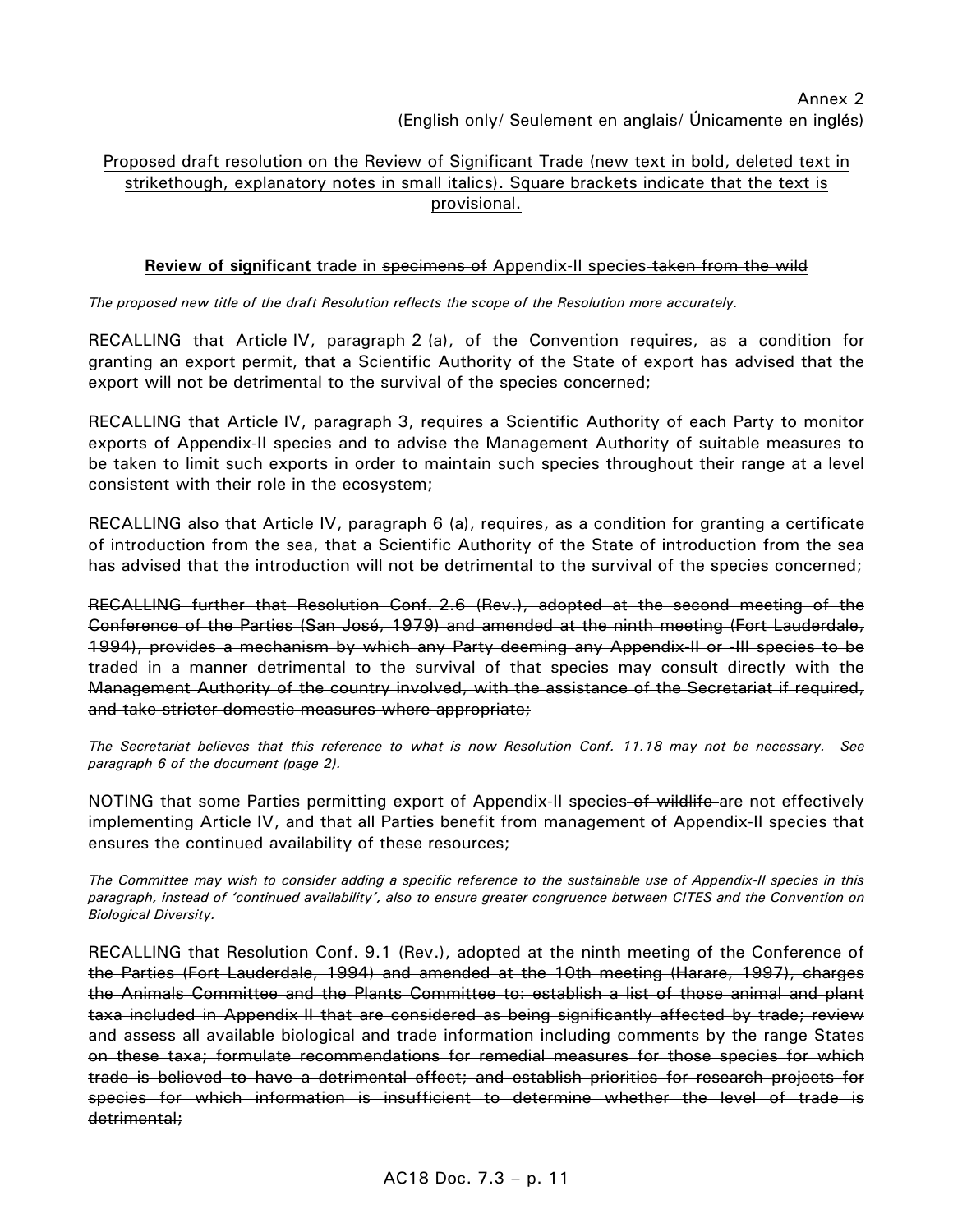*There seems to be little reason, other than historical, for retaining this paragraph.* 

CONCERNED that**,** in many cases, population assessments and monitoring programmes necessary in order to maintain the level of export of Appendix-II species below the level that would be detrimental to the survival of the species are not being undertaken;

RECALLING that, by adopting document Doc. 10.56, the Parties recognized **RECOGNIZING** that information on the biological status of many <del>plant</del> species is frequently not available and that the data on trade in plants as included in annual reports are frequently incomplete;

*The deletion of the reference to plants is recommended, as the same problem concerning the status of species and the recording of trade applies to animal species, and the deletion of the first part of the paragraph is recommended to make the paragraph more up to date.*

### THE CONFERENCE OF THE PARTIES TO THE CONVENTION

DIRECTS the Animals and Plants Committees**, in cooperation with the Secretariat and experts, to continue to review the biological, trade and other relevant information on Appendix-II species, with a view to identifying problems and solutions concerning with the aim of ensuring the implementation of Article IV, paragraphs 2 (a), 3 and 6 (a) of the Convention;**

*Amalgamation of the introductory text under DIRECTS of Resolution Conf. 8.9 (Rev.) and paragraph a) of the same Resolution under DIRECTS, simplified, with the addition of the aim of finding solutions.* 

**DETERMINES that the Animals and Plants Committees, in cooperation with the Secretariat and in close consultation with all range States concerned, shall implement the review in accordance with the following procedure:** Resolution Conf. 8.9 (Rev.) shall be implemented in accordance with the following procedure:

*Previously the first paragraph of Decisions 11.106 and 11.117.* 

### **Selection of species to be reviewed**

*Suggested new heading for this stage of the review process.* 

 **a) The Secretariat shall request UNEP-WCMC to, within three months after each meeting of the Conference of the Parties, produce a print-out from the CITES database of annual report statistics showing the recorded net levels of exports over the five most recent years for Appendix-II species;** 

*Adapted from paragraphs a) and c) of Decisions 11.106 and 11.117, adding a suggested time frame for the production of the print-out which is likely to be compatible with the timing of meetings of the Committees after CoPs. The Committee should consider how it would like to receive the data from UNEP-WCMC, but it seems sensible to request the data to be summarized, i.e. net five-year exports per species per country, for specimens taken from the wild only.* 

b) UNEP-WCMC shall produce a print-out from the CITES database showing the recorded net levels of trade in all Appendix-II species over the five most recent years;

*Previously paragraps a) of Decisions 11.106 and 11.117.*

 c) in preparing these data, UNEP-WCMC shall analyse the available trade information, and highlight for the Animals Committee and the Plants Committee any inadequacies and deficiencies in the trade data available, in order to assist the Committee with its review;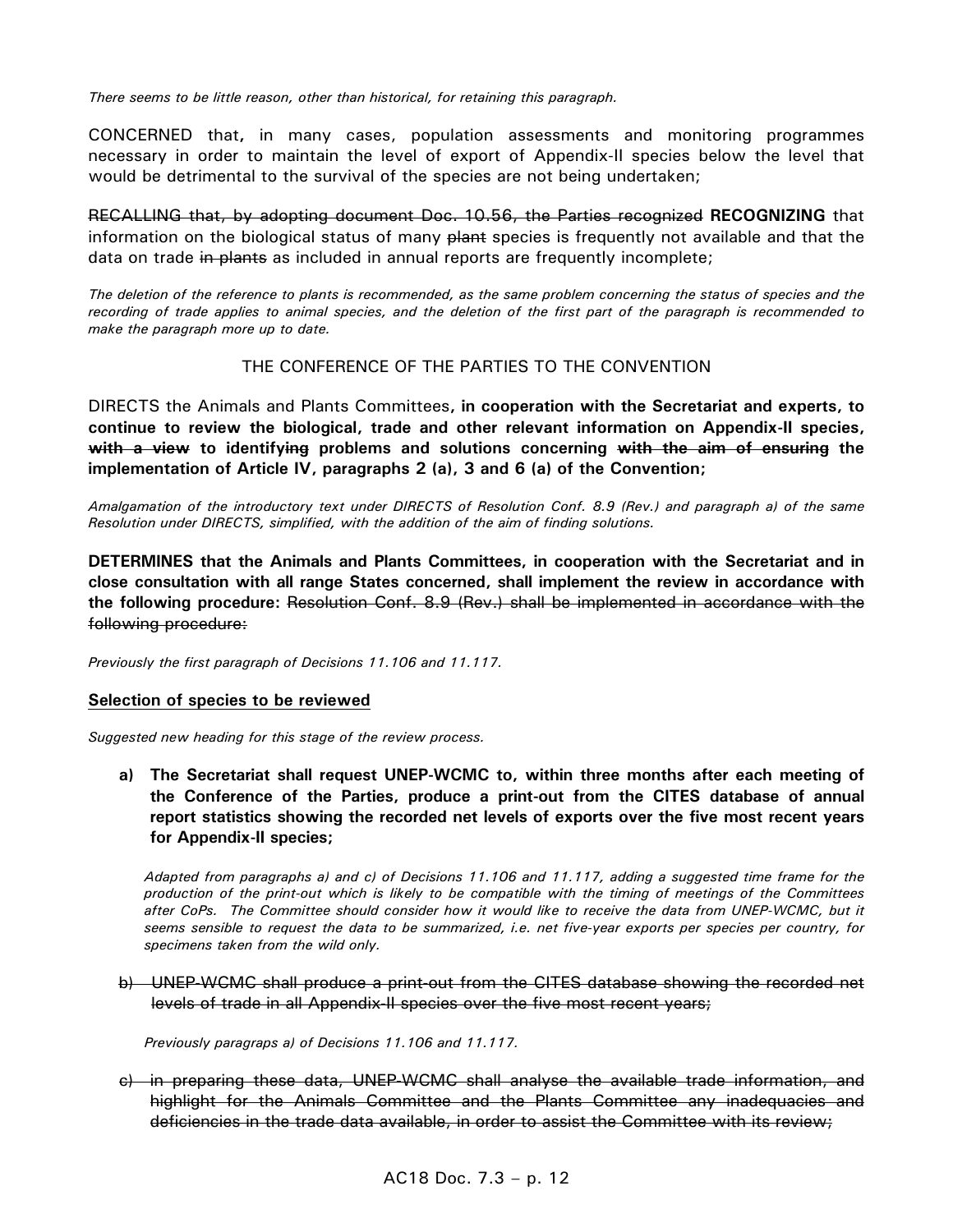*Previously paragraph b) of Decisions 11.106 and 11.117. This provision is probably redundant, because, in recent practice, UNEP-WCMC has not analyzed the data as such, and UNEP-WCMC may not be in a position to do so for the large number of species that will likely to be represented in the print-out (e.g. potentially thousands of species, but depending on the safe cut-off level to be determined by the Committees).* 

 a) Species for which the average net trade over this period has exceeded a level determined by the Animals Committee and Plants Committee to be 'safe' should be selected and a print-out should be produced showing the levels of export and re-export of these species by country. This will constitute the list of taxa that might be subject to significant levels of trade.

 *Previously paragraphs c) of Decisions 11.106 and 11.117. The Secretariat recommends against the use of a 'safe' level, because of the problem of defining such a level, even within the same taxonomic group, and the impression that is created that trade above such a level is necessarily 'unsafe'. The new text presented in*  paragraph c) below is considered to be preferable, as it captures the importance of using trade data and other *information, e.g. information about the status of populations, and the need to focus on species of concern and thus set prioritiers for the review.*

**b**d) **On the basis of recorded trade levels and information available in the Animals or Plants Committee, the Secretariat, Parties or other relevant experts, species of priority concern will be selected for review.** on the basis of knowledge available in the Animals or the Plants Committee and information from the Secretariat, Parties and other relevant experts, species of immediate concern will be selected because of their recorded trade levels;

*Previously paragraphs d) of Decisions 11.106 and 11.117. This provision, in the context in which it now appears, highlights the importance of selecting species of immediate concern.* 

#### **Consultation with range States concerning implementation of Article IV**

*Suggested new heading for this stage of the review process.*

**c**e) the Secretariat should, within 30 days after the meeting of the Animals or Plants Committee at which species are selected, notify range States of the species selected, providing an explanation for this selection and requesting comments and cooperation in providing information on the taxon to assist the review; With respect to species in Categories 1 and 2, the Secretariat, on behalf of the Animals or Plants Committee, shall consult the range States to seek comments regarding possible **problems of implementing**  Article IV implementation problems identified by the Committee. Range States should **shall**  be given six weeks to respond; and

*A combination of paragraphs e) and k) of Decisions 11.106 and 11.117, because paragraphs e) of Decisions 11.106 and 11.117 have resulted in much confusion in the past, especially when countries were subsequently asked to outline their implementation of Article IV for the same species. The proposed amendment may help to address this problem, and reduce the number of times that a country is requested to provide information on its implementation of Article IV.* 

**d**l) If a response satisfactory to the Animals or Plants Committee is received **is satisfied that Article IV paragraphs 2 (a), 3 and 6 (a), are correctly implemented,** the species shall be eliminated from the review process-with respect to the State concerned.

 *Based on paragraph l) of Decisions 11.106 and 11.117.* 

#### **Compilation of information and preliminary categorization**

*Suggested new heading for this stage of the review process.*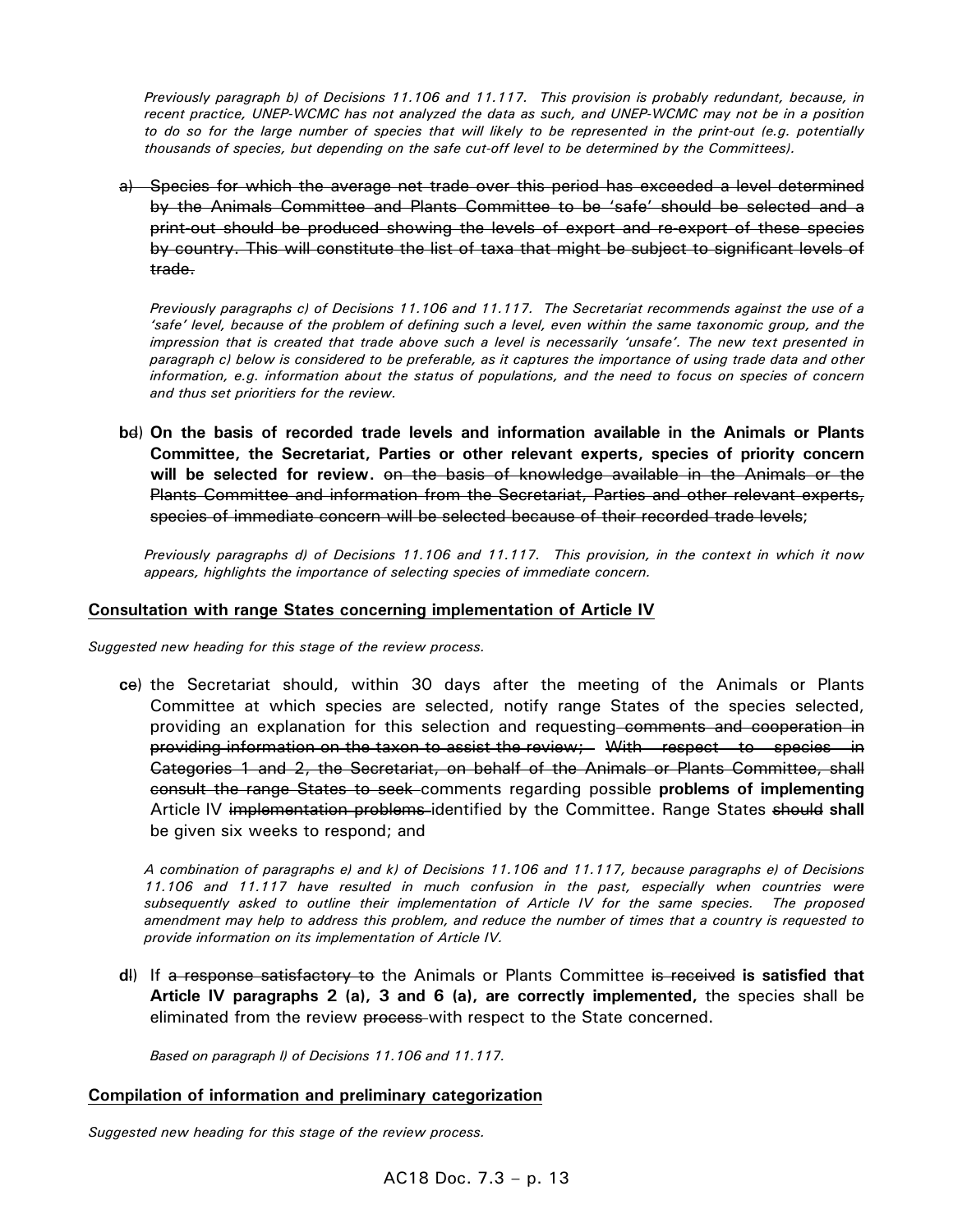**e**f) **W**when necessary, consultants shall be engaged **by the Secretariat** to compile information about the biology and management of the selected species and shall contact the range States and/or relevant experts to obtain information for inclusion in the compilation;

*Previously paragraphs f) of Decisions 11.106 and 11.117.*

**f**g) **T**the consultants shall summarize their conclusions about the effects of international trade on the selected species **and problems concerning the implementation of Article IV,** and should divide **the selected species** them into three **two preliminary** categories:

 i) Category 1 shall include species for which the available information indicates that the provisions of Article IV of the Convention are not being implemented;

 ii) **[category x] which** Category 2 shall include species for which the available information indicates that the provisions of Article IV of the Convention are not being implemented **or for which** it is not clear whether or not the provisions of Article IV of the Convention are being implemented; and

iii) **[category y] which Category 3** shall include species for which the level of trade is evidently not a problem; and

*Previously paragraphs g) of Decisions 11.106 and 11.117. The proposed changes represent a major departure from the* status quo, *but will help to resolve persisting confusion. It has become apparent that the differences between Categories 1 and 2 are rather slight, and Category 2 has become a type of transitional category from which a species is moved to either Category 1 or 3. The Secretariat believes that one category, which will allow the issuance of substantive and flexible recommendations, would be preferable. The Committee could consider designations for these categories such as 'unknown risk' or 'low risk' but it is advisable to avoid designating categories with numbers or letters only.* 

**g**h) Before consideration by the Animals or Plants Committee, the Secretariat shall transmit the review documents prepared by the consultants to relevant range States, seeking comments and, where appropriate, additional information. Range States should **shall** be given **four** six weeks to respond.

*Previously paragraph h) of Decisions 11.106 and 11.117. It is recommended that the time period for a response be changed to avoid any further confusion with the six weeks period for responding to a request for information concerning the implementation of Article IV provided in parahraph d).* 

### **Review of information and confirming categorization by the Animals or Plants Committee**

*Suggested new heading for this stage of the review process.*

 **h**i) The Animals or Plants Committee should **shall** review the information provided by the consultants and the responses received from the Parties States concerned and, if appropriate, revise the **preliminary** categories proposed by the consultants**; and**

*Previously paragraphs i) of Decisions 11.106 and 11.117.* 

**ii**) Species in [category y] Category 3 should shall be eliminated from the review process. **The elimination of a species from the review** process **will be decided on the basis of considerations related to the implementation of Article IV, paragraphs 2 (a), 3 and 6 (a), only. Other problems identified in the course of the review shall be addressed by the Secretariat.**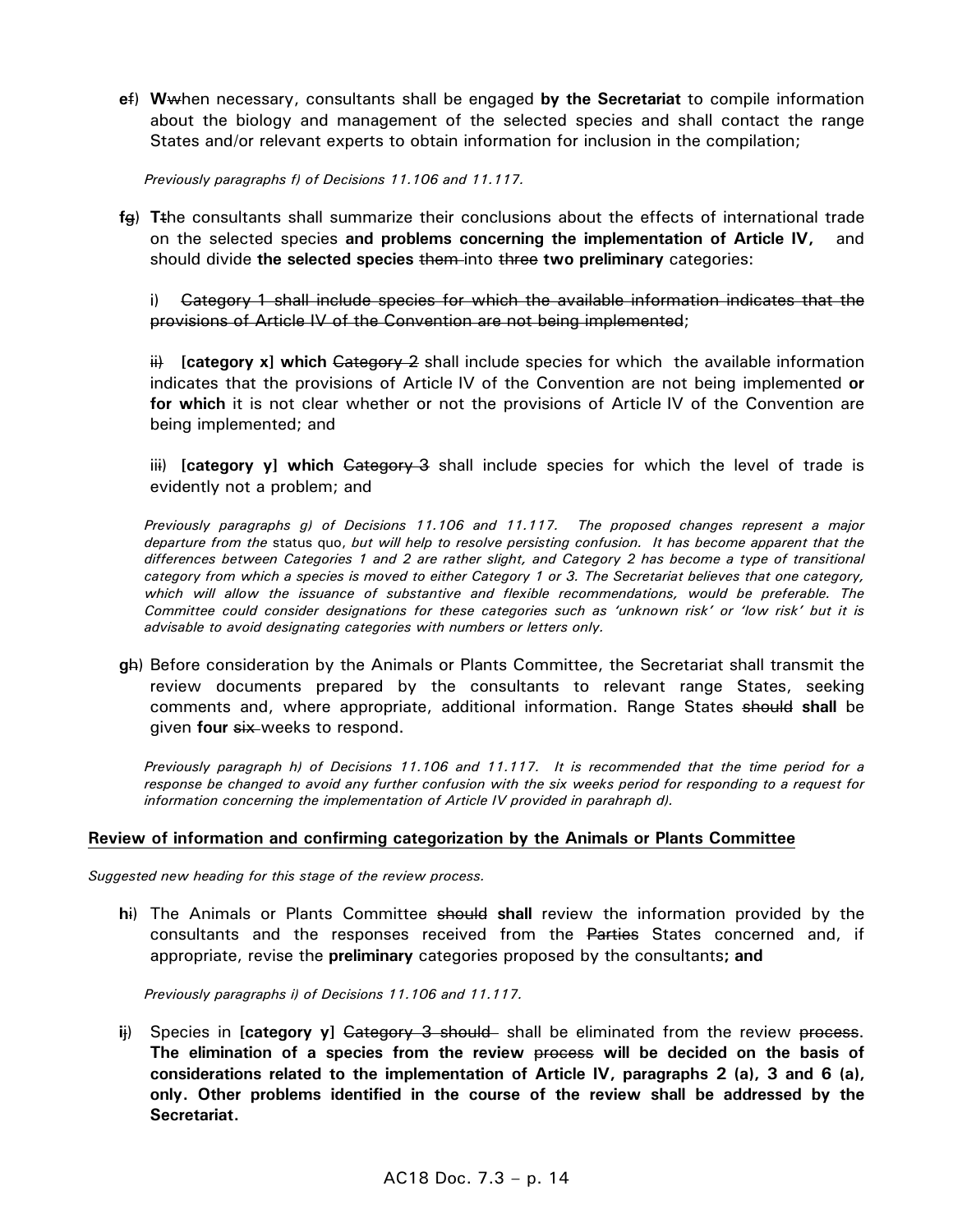*Previously paragraph j) of Decisions 11.106 and 11.117, amended to be consistent with earlier proposed changes. The second sentence is based on a footnote to this paragraph in Decisions 11.106 and 11.117, which seems important enough to include in the paragraph.*

#### **Formulation of recommendations and their transmission to range States**

*Suggested new heading for this stage of the review process.*

 **l**m) Otherwise, t **T**he Animals Committee or Plants Committee shall, in consultation with the Secretariat, formulate recommendations in accordance with the provisions of Resolution Conf. 8.9 (Rev.), relating to **the remaining** species in **[category x]** Categories 1 and 2 ;

*Previously paragraphs m) of Decisions 11.106 and 11.117, as amended. Text in strikethrough is redundant.* 

**m)** When formulating recommendations, care shall be taken to specify intentions precisely and not leave the country concerned and the Secretariat to try to interpret what the Animals Committee wanted.

*Text in square brackets represents Decision 11.107, which applies to all recommendations made by the Animals Committee pursuant to Resolution Conf. 8.9 (Rev.). The Secretariat believes that it is not necessary that this provision be included in the Resolution.* 

**m)** in relation to those species under review for which **These recommendations should be directed to range States and should propose specific actions to address problems related to conservation and the regulation of trade. Such recommendations should differentiate between urgent and longer-term actions, and may include, for example, the establishment of administrative procedures, cautious quotas or other temporary restrictions on exports of the species concerned, the conducting of taxon and country-specific status assessments, field studies or evaluation of threats to populations or other relevant factors to provide the information necessary for a Scientific Authority non-detriment finding**. **Deadlines for implementation, which must be appropriate to the nature of the action to be undertaken, should be determined by the Animals or Plants Committee, but should normally be no less than 90 days or longer than two years; and** 

sufficient information is available on trade and biological status, to determine possible problems with the implementation of the relevant paragraphs of Article IV, and following consultation with the range States, to make specific recommendations. Such recommendations shall be either primary or secondary recommendations.

 i) primary recommendations include, for example, administrative procedures, specific cautious quotas and zero quotas as an interim measure or temporary restrictions on exports of the species concerned; and

 ii) secondary recommendations include, for example, taxon and country-specific status assessments, field studies or evaluation of threats to populations or other relevant factors, including illegal trade, habitat destruction, internal or other uses, designed to provide the information necessary for a Scientific Authority non-detriment finding;

*Text in strikethough from paragraph b) of Resolution Conf. 8.9 (Rev.) under DIRECTS. The new text presents a considerable departure from the* status quo*, but introduces much-needed flexibility concerning the nature of recommendations that can be made, retains the distinction between urgent and longer-term actions to be taken without forcing the Committees to make an arbitrary distinction between primary or secondary*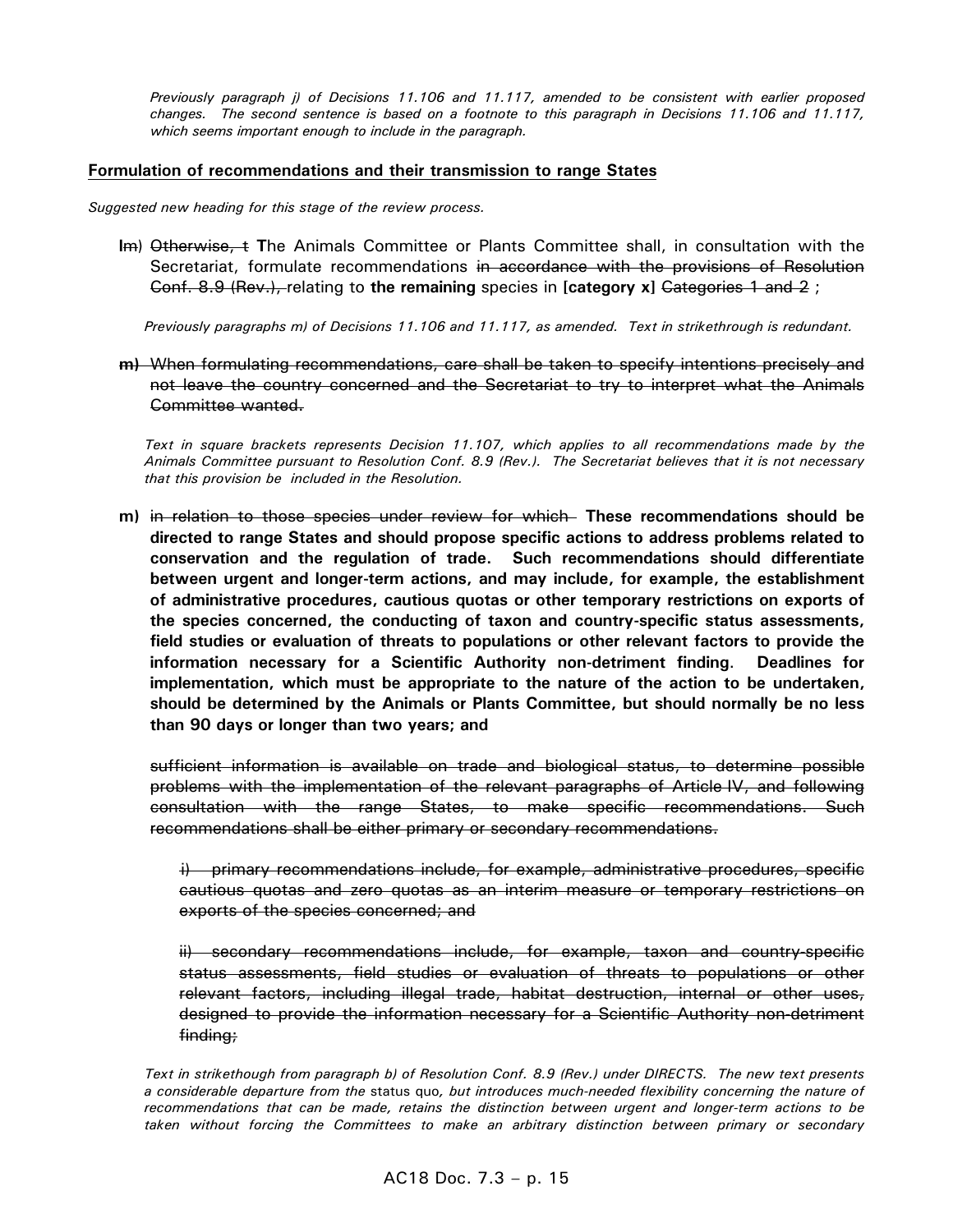*recommendations, and removes unneccessary terms such as 'primary recommendation' and 'secondary recommendation', and thus also confusion with recommendations made for Category 2 species (as currently defined in Decisions 11.106 and 11.117), which were neither 'primary' nor 'secondary'. Deadlines for implementation are included in a new format, to provide more flexibility than is possible at present.* 

- **n) In relation to those species under review** for which it is not clear whether or not the provisions of Article IV of the Convention are being implemented **(i.e. species in Category 2), recommendations should be formulated to range States to undertake specific actions to address problems related to the absence of information and interim actions in the interest of the conservation of the species concerned.****Such recommendations may include, for example, the establishment of taxon- or country-specific status assessments, cautious quotas as an interim measure, and the submission of outstanding information. Deadlines for implementation, which are appropriate to the nature of the action to be undertaken, should be determined by the Animals or Plants Committee, but should normally not be less than 90 days or more than two years.** 
	- c) for those species under review for which sufficient information on trade and biological status of the species under review is not available:
- i) to recommend taxon-specific status assessments;
- ii) to recommend country-specific status assessments;

iii) to recommend to range States the establishment of cautious quotas as an interim measure; and

iv) to make, as appropriate, recommendations as described under paragraph b) above once the assessments referred to in paragraphs c) i) and ii) have been completed;

*Previously paragraph c) of Resolution Conf. 8.9 (Rev.) under DIRECTS.* 

*Previously subparagraphs i) and ii) of Resolution Conf. 8.9 (Rev.) under DIRECTS, paragraph c), amended to follow the format of paragraph n) above in the event that the Committee wishes to retain Category 2, and does not include the option to issue primary or secondary recommendations as provided for in sub-paragraph iv) of the original paragraph c). By implication, such recommendations, as outlined in paragraph n) above, should only be made if the Committees decide to re-categorize the species in the light of the outcome of recommendations concerning the absence of sufficient information. Deadlines for implementation are included in a new format, to provide more flexibility than is possible at present. The Secretariat does not support this provision, however, and the entire paragraph is shown in strikethrough.* 

 n) the above-mentioned recommendations of the Animals Committee and the Plants Committee **shall** be communicated by the Secretariat to each Party concerned and **These recommendations shall be transmitted to the States concerned by the Secretariat; and**

*The text in strike-out comes from paragraph a) of Resolution Conf. 8.9 (Rev.) under RECOMMENDS. The new text, from paragraph n) of Decisions 11.106 and 11.117, is simpler. The Secretariat generally transmits recommendations to countries as a matter of urgency, but is hesitant to propose a specific time period for such action.* 

i) for primary recommendations, each Party concerned, shall within 90 days of receipt, demonstrate to the satisfaction of the Secretariat that **it** has implemented the recommendations;

*Previously paragraph b) of Resolution Conf. 8.9 (Rev.) under RECOMMENDS.*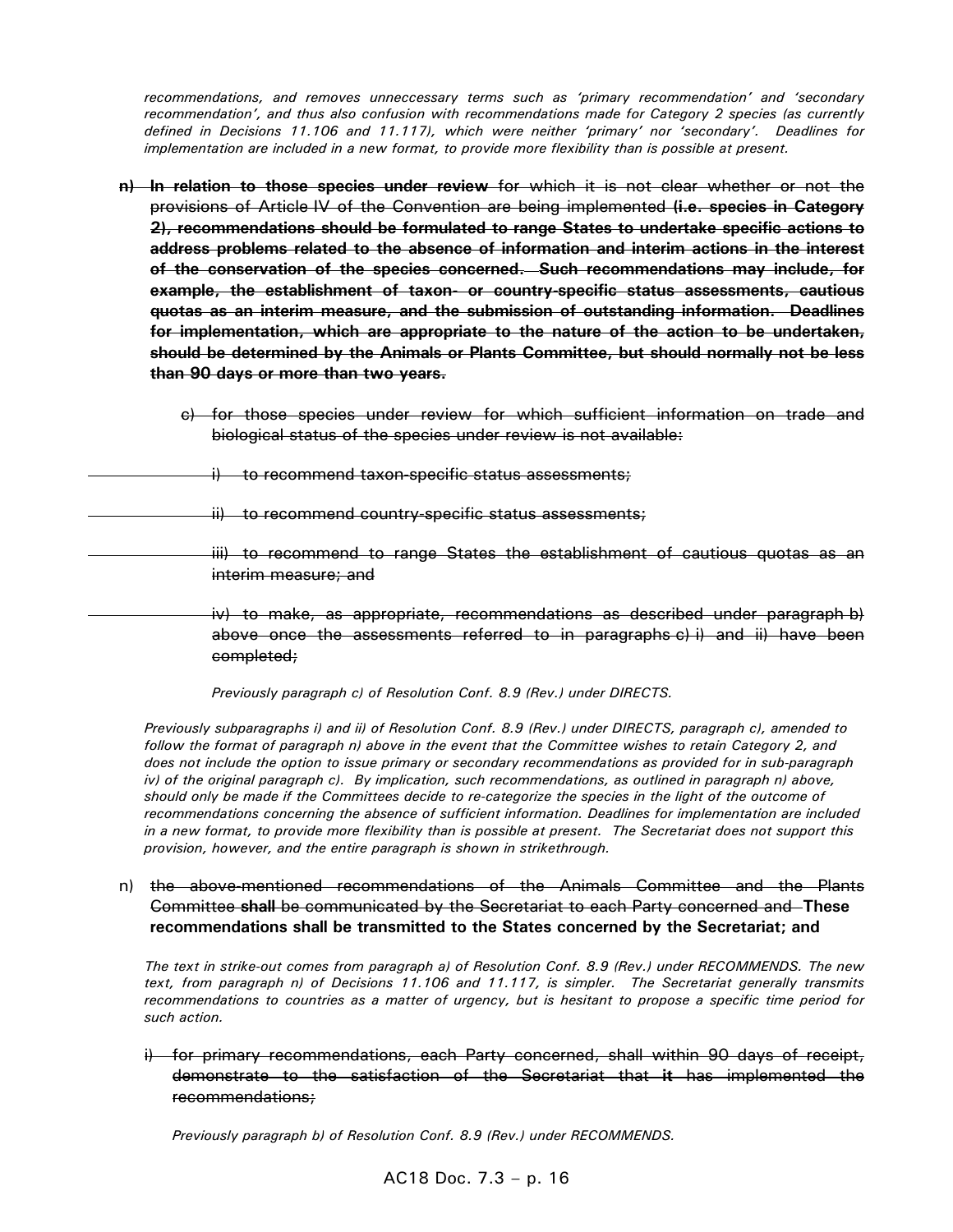ii) for secondary recommendations, each Party concerned, shall within either 12 months of receipt, demonstrate to the satisfaction of the Secretariat that it has implemented or taken action to implement the recommendations;

*Previously paragraph c) of Resolution Conf. 8.9 (Rev.) under RECOMMENDS.* 

iii) for recommendations made under the provisions of paragraph iii) iii) under 'DIRECTS' above, each Party concerned, within 90 days of receipt of the recommendations of the Animals Committee or the Plants Committee, demonstrate to the satisfaction of the Secretariat that it has implemented the recommendations;

*Previously paragraph e) of Resolution Conf. 8.9 (Rev.) under RECOMMENDS.*

iv) for recommendations made pursuant to paragraphs c) i) and ii) under 'DIRECTS' above, each range State concerned, in consultation with the Secretariat and the Chairman of the Animals Committee or Plants Committee, as appropriate, complete a status assessment within two years of receipt of the recommendations of the committee concerned;

*Previously paragraph d) of Resolution Conf. 8.9 (Rev.) under RECOMMENDS.* 

*The new text in paragraph n) makes sub-paragraphs i)-iv) obsolete.* 

### **Measures to be taken if responses are unsatisfactory**

*Suggested new heading for this stage of the review process.*

DETERMINES that these reviews shall be carried out in close consultation with all range States concerned, and in accordance with the Decisions of the Conference of the Parties regarding the implementation of this Resolution;**:**

 *Text in strikethrough is now incorporated in the first paragraph of the operative part of the proposed draft Resolution.* 

 **o) U**pon failure of a concerned Party **State** to satisfy the Secretariat that it has fulfilled the requirements specified in paragraph **m)** b), c), d) or e) of this section, the Secretariat **should**  recommend to the Standing Committee that all Parties immediately take strict measures, **which may include,** including as appropriate**, a** suspension of trade in the affected species with that Party **State**;

 {…. the Secretariat …. shall, in consultation with the Animals/Plants Committee, determine whether the recommendations have been implemented and report to the Standing Committee in accordance with Resolution Conf. 8.9 (Rev.)}

*Previously paragraph f) of Resolution Conf. 8.9 (Rev.) under RECOMMENDS. The nearly identical text in { } brackets, now in strikethrough as well, comes from paragraph n) of Decisions 11.106 and 11.117, and contradicts the text from the Resolution. The Secretariat is concerned that this provision limits the options as to what can be recommended to the Standing Committee. Neither strict measures by all Parties nor trade suspensisons may be the most appropriate remedy in all instances, but no alternative wording is prososed at this stage.*

**p**) **F**ollowing acceptance of the Secretariat's recommendation by the Standing Committee, the Secretariat **shall** notify the Parties accordingly; and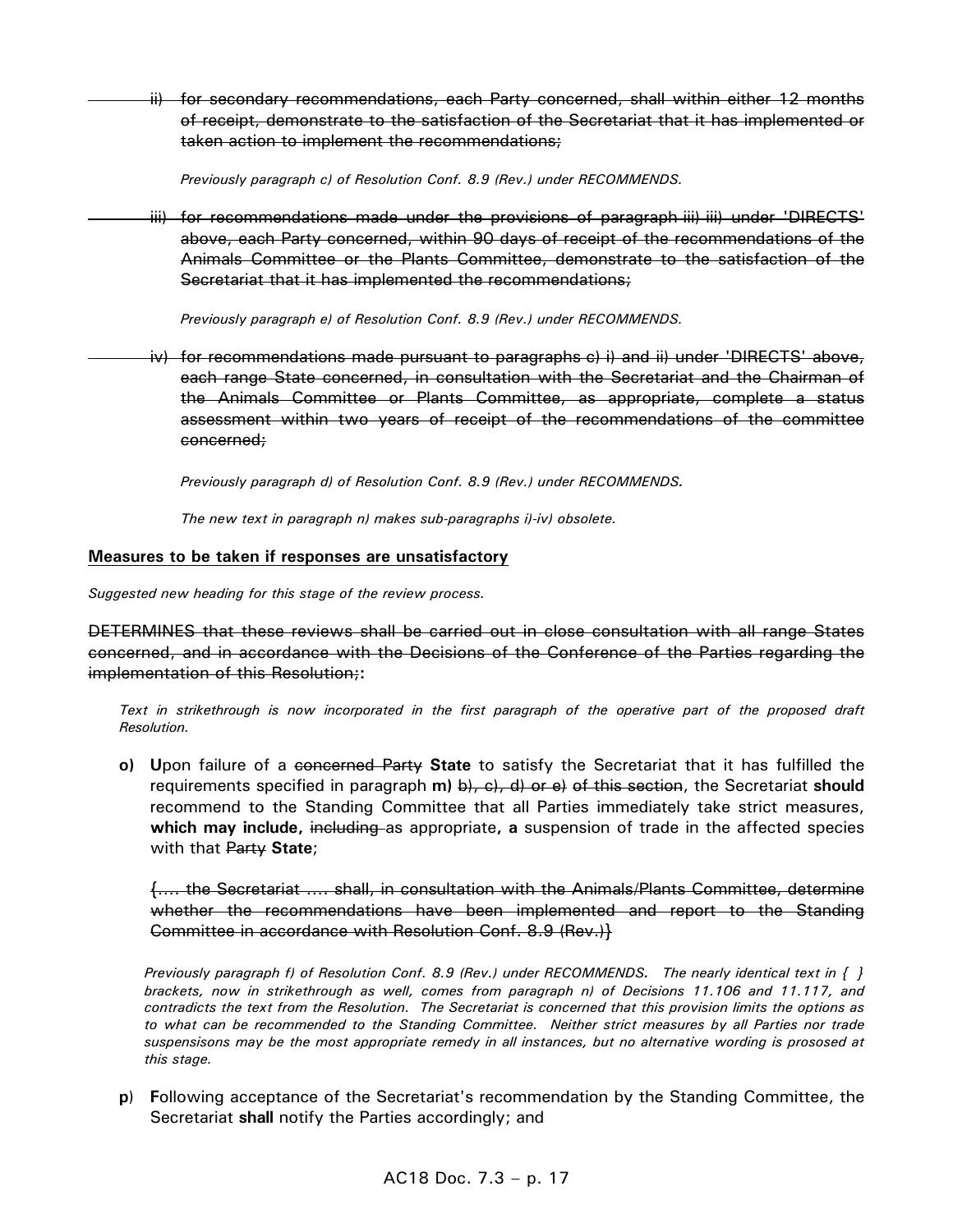*Previously paragraph g) of Resolution Conf. 8.9 (Rev.) under RECOMMENDS.* 

**q**) **I**in the case of suspension of trade in accordance with paragraph **p**) above, trade in the affected species with the Party **State** concerned **should** be **authorized** reinstated only when that Party demonstrates to the satisfaction of the Standing Committee, through the Secretariat, compliance with the recommendations made by the Animals or Plants Committee with respect to the implementation of Article IV, paragraph 2 (a), 3 or 6 (a);

*Previously paragraph h) of Resolution Conf. 8.9 (Rev.) under RECOMMENDS, amended to place emphasis on compliance with Article IV.* 

#### **Monitoring, reporting and reintroduction into the review process**

*Suggested new heading for this stage of the review process.*

DIRECTS the Secretariat**,** for the purpose of monitoring and facilitating the implementation of this Resolution and the relevant paragraphs of Article IV of the Convention, and for allowing the reintroduction of a species into the review process in case of concern;

- a) **T**to report to each meeting of the Animals or Plants Committee on the implementation by the countries concerned of the recommendations made by the Committee; and
- b) **T**to report at each meeting of the Conference of the Parties on the progress of this review, **on the recommendations made** and on the measures adopted and **in accordance with this Resolution** those recommended to implement Article IV for Appendix-II species subject to significant trade; and

 *Previously paragraph d) of Resolution Conf. 8.9 (Rev.) under DIRECTS. This element of the Resolution is currently directed to the Animals and Plants Committees, but the reporting, in practice, has been done by the Secretariat.*

c) to immediately **To** inform the Animals or Plants Committee about possible concerns regarding trade in **any** species **in Appendix-II**, **whether or not it had previously been subject to review in accordance with this Resolution;** and:

 i) that had been eliminated from the review process at a time when the committee concerned believed that the trade data available indicated that the trade was not detrimental to the survival of the species concerned; or

 ii) for which the Secretariat was satisfied that the primary or secondary recommendations had been fulfilled by the Parties concerned;

*Previously paragraph b) of Resolution Conf. 8.9 (Rev.) under DIRECTS the Secretariat. The Secretariat recommends the deletion of these provisions in favour of the simpler and more general text in paragraph c), which broadens the possibility for the Secretraiat to refer issues of concern regarding trade in Appendix-II species to the Animals of Plants Committees.* 

d) where a State subject to a recommendation of the Animals Committee has agreed to set an export quota considered as cautious by the Secretariat, the case shall be reviewed again by the Committee in due course;

*Previously Decision 11.108. This provision has, in effect, fallen in disuse.*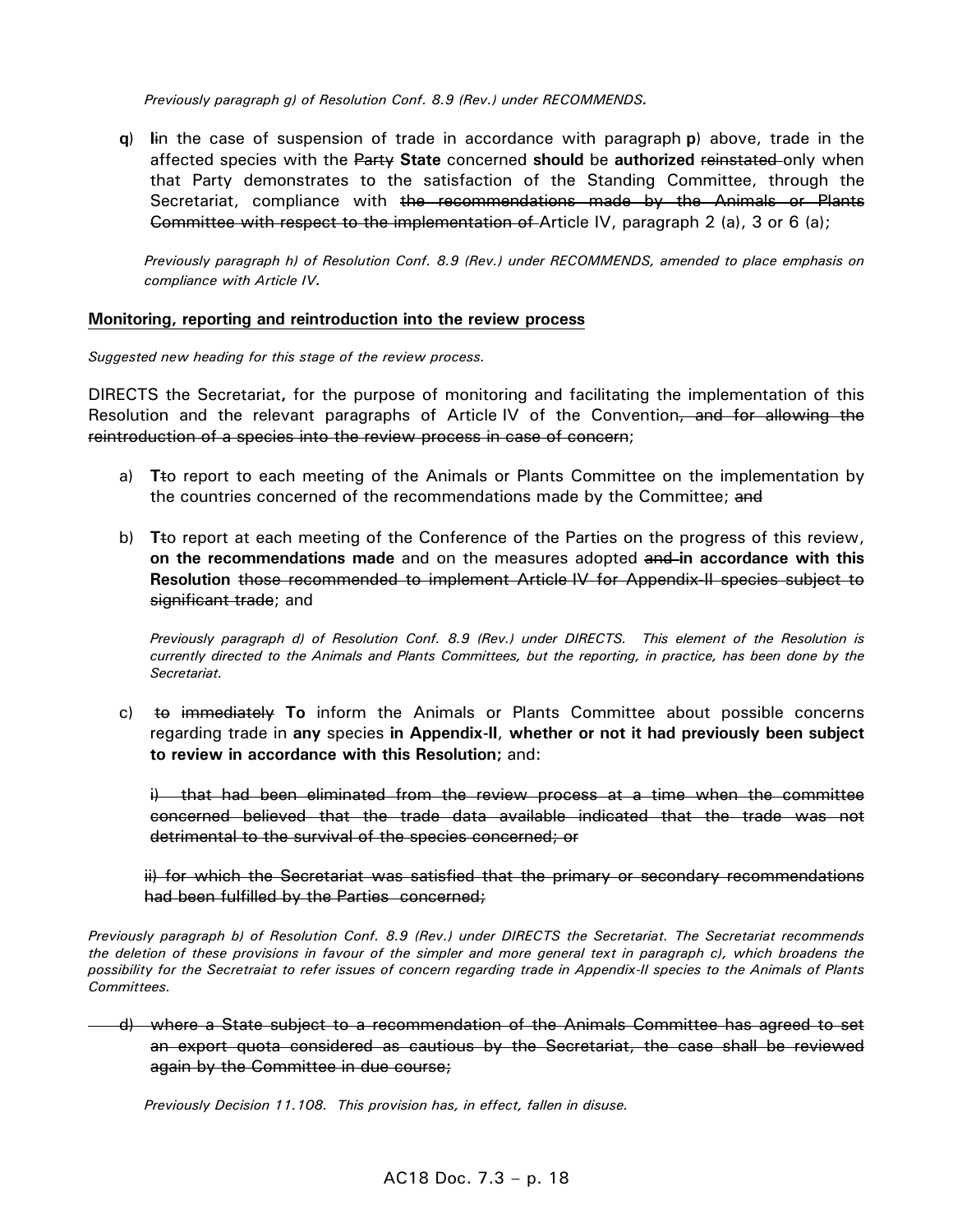## **Support to range States**

#### *Suggested new heading*

URGES the Parties and all organizations interested in the utilization **use** and conservation of wildlife to provide the necessary financial support and/or technical assistance to those Parties in need of such assistance to ensure that wild populations of species of fauna and flora subject to significant international trade are **not subject to** maintained at a level that will allow international trade that is not detrimental to their survival.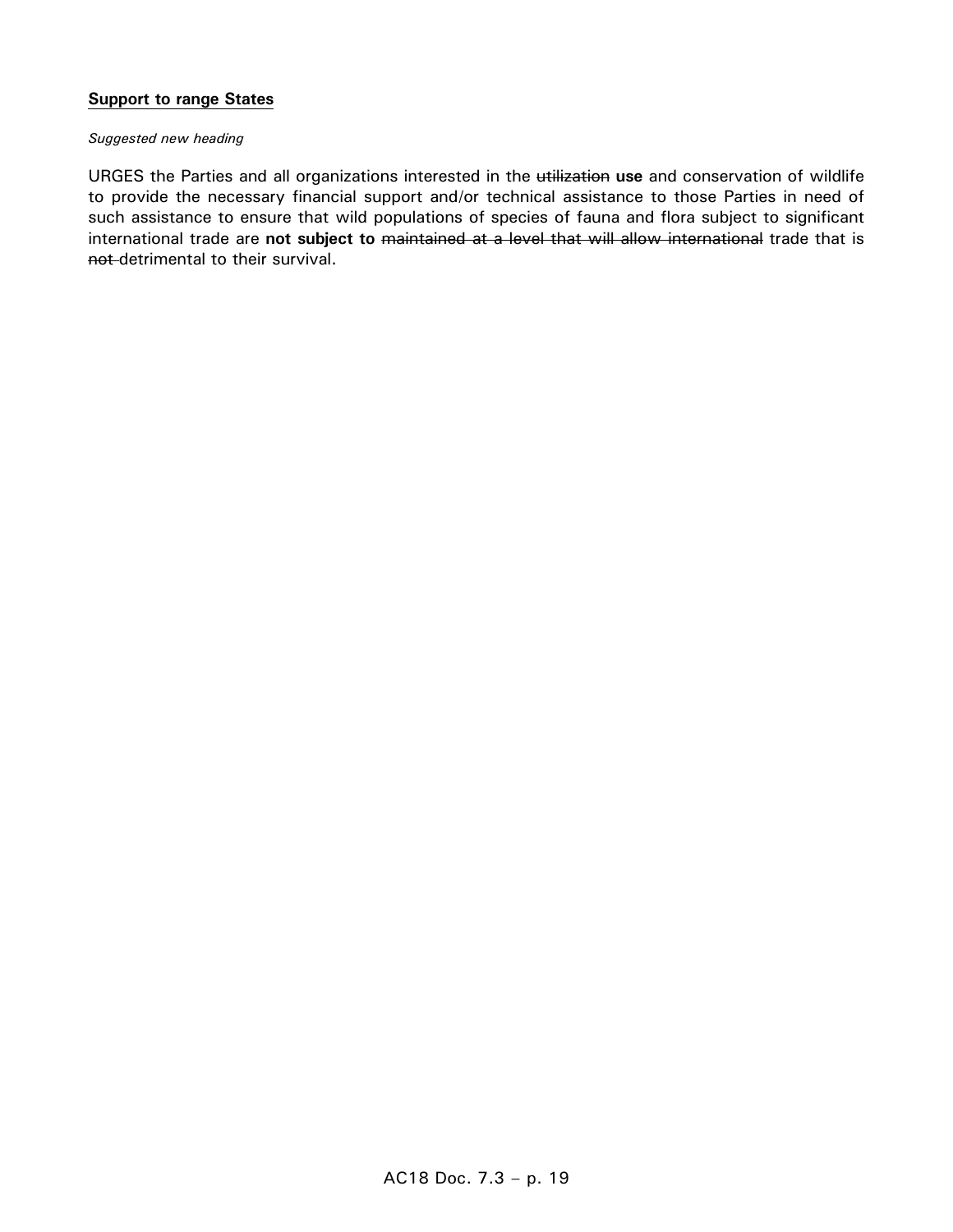AC18 Doc. 7.3 – p. 20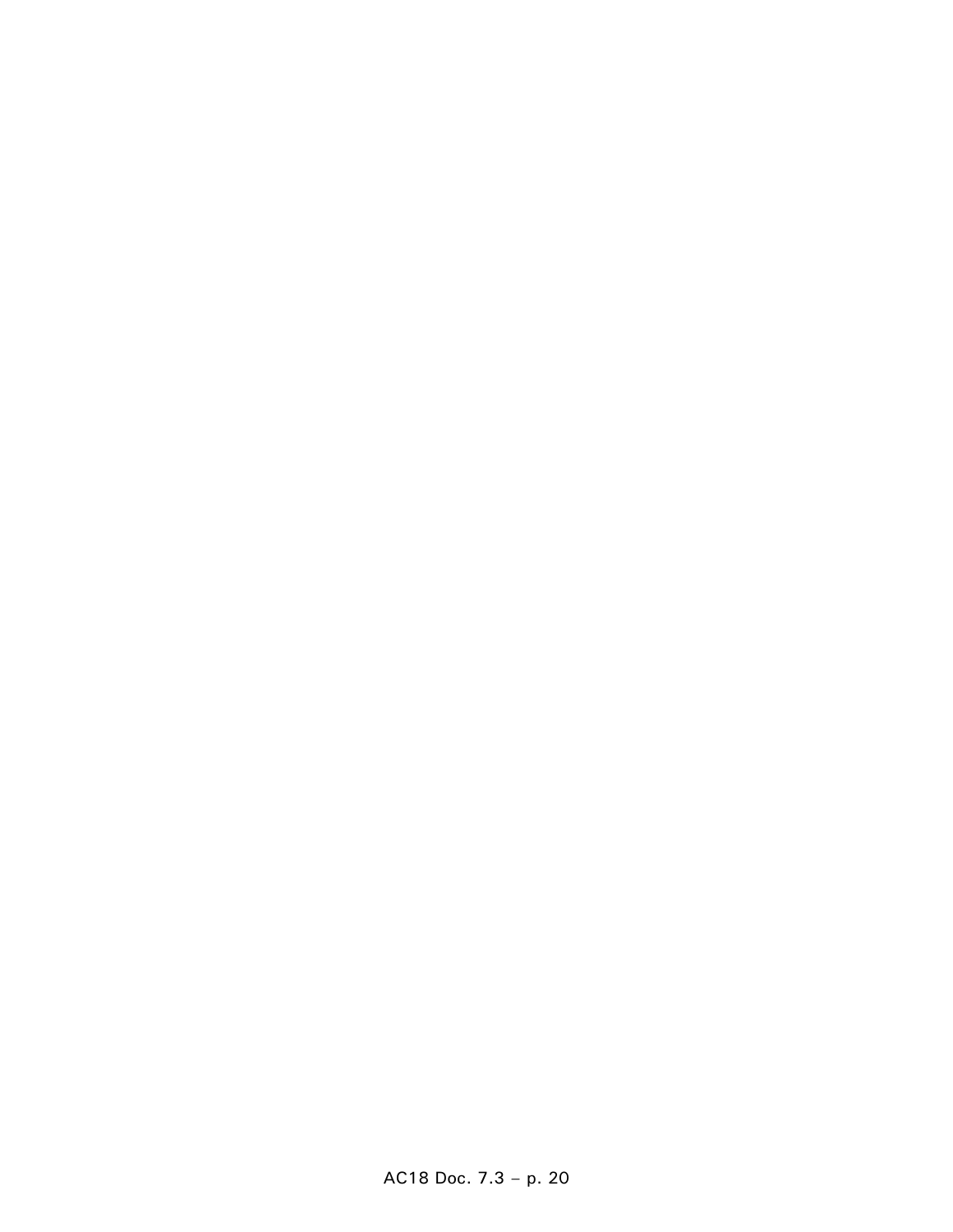### Review of significant trade in Appendix-II species

RECALLING that Article IV, paragraph 2 (a), of the Convention requires, as a condition for granting an export permit, that a Scientific Authority of the State of export has advised that the export will not be detrimental to the survival of the species concerned;

RECALLING that Article IV, paragraph 3, requires a Scientific Authority of each Party to monitor exports of Appendix-II species and to advise the Management Authority of suitable measures to be taken to limit such exports in order to maintain such species throughout their range at a level consistent with their role in the ecosystem;

RECALLING also that Article IV, paragraph 6 (a), requires, as a condition for granting a certificate of introduction from the sea, that a Scientific Authority of the State of introduction from the sea has advised that the introduction will not be detrimental to the survival of the species concerned;

NOTING that some Parties permitting export of Appendix-II species are not effectively implementing Article IV, and that all Parties benefit from management of Appendix-II species that ensures the continued availability of these resources;

CONCERNED that**,** in many cases, population assessments and monitoring programmes necessary in order to maintain the level of export of Appendix-II species below the level that would be detrimental to the survival of the species are not being undertaken;

RECOGNIZING that information on the biological status of many species is frequently not available and that the data on trade as included in annual reports are frequently incomplete;

# THE CONFERENCE OF THE PARTIES TO THE CONVENTION

DIRECTS the Animals and Plants Committees, in cooperation with the Secretariat and experts, to continue to review the biological, trade and other relevant information on Appendix-II species, to identify problems and solutions concerning the implementation of Article IV, paragraphs 2 (a), 3 and 6 (a) of the Convention;

DETERMINES that the Animals and Plants Committees, in cooperation with the Secretariat and in close consultation with all range States concerned, shall implement the review in accordance with the following procedure:

### Selection of species to be reviewed

- a) The Secretariat shall request UNEP-WCMC to, within three months after each meeting of the Conference of the Parties, produce a print-out from the CITES database of annual report statistics showing the recorded net levels of exports over the five most recent years for Appendix-II species;
- b) On the basis of recorded trade levels and information available in the Animals or Plants Committee, the Secretariat, Parties or other relevant experts, species of priority concern will be selected for review;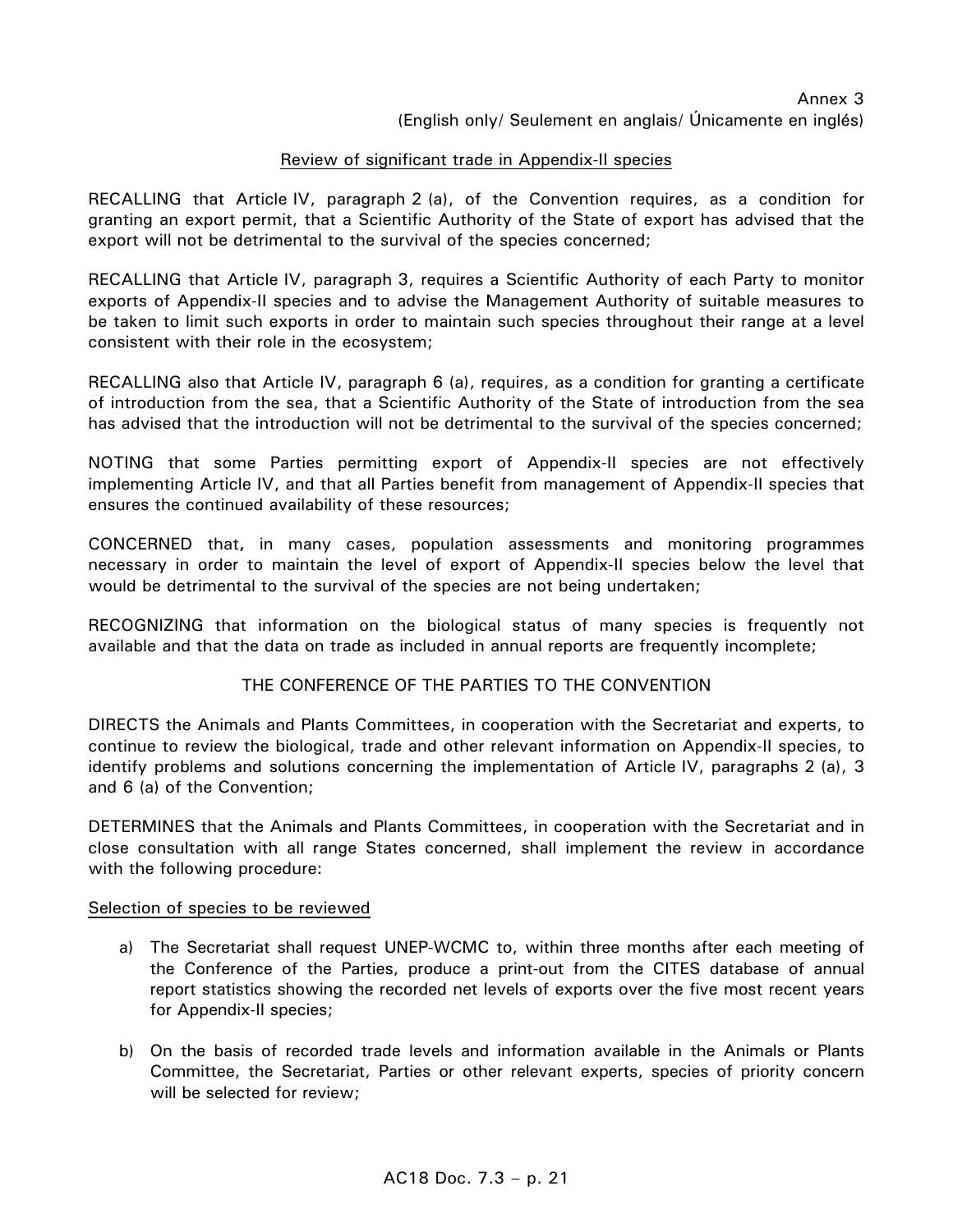# Consultation with range States concerning implementation of Article IV

- c) The Secretariat should, within 30 days after the meeting of the Animals or Plants Committee at which species are selected, notify range States of the species selected, providing an explanation for this selection and requesting comments regarding possible problems of implementing Article IV identified by the Committee. Range States shall be given six weeks to respond; and
- d) If the Animals or Plants Committee is satisfied that Article IV paragraphs 2 (a), 3 and 6 (a), are correctly implemented, the species shall be eliminated from the review with respect to the State concerned.

### Compilation of information and preliminary categorization

- e) When necessary, consultants shall be engaged by the Secretariat to compile information about the biology and management of the selected species and shall contact the range States and/or relevant experts to obtain information for inclusion in the compilation;
- f) The consultants shall summarize their conclusions about the effects of international trade on the selected species and problems concerning the implementation of Article IV, and should divide the selected species into two preliminary categories:

 i) [category x] which shall include species for which the available information indicates that the provisions of Article IV of the Convention are not being implemented or for which it is not clear whether or not the provisions of Article IV of the Convention are being implemented; and

 ii) [category y] which shall include species for which the level of trade is evidently not a problem; and

 g) Before consideration by the Animals or Plants Committee, the Secretariat shall transmit the review documents prepared by the consultants to relevant range States, seeking comments and, where appropriate, additional information. Range States shall be given four weeks to respond.

### Review of information and confirming categorization by the Animals or Plants Committee

- h) The Animals or Plants Committee shall review the information provided by the consultants and the responses received from the States concerned and, if appropriate, revise the preliminary categories proposed by the consultants; and
- i) Species in [category y] shall be eliminated from the review. The elimination of a species from the review will be decided on the basis of considerations related to the implementation of Article IV, paragraphs 2 (a), 3 and 6 (a), only. Other problems identified in the course of the review shall be addressed by the Secretariat.

### Formulation of recommendations and their transmission to range States

l) The Animals Committee or Plants Committee shall, in consultation with the Secretariat, formulate recommendations relating to the remaining species in [category x];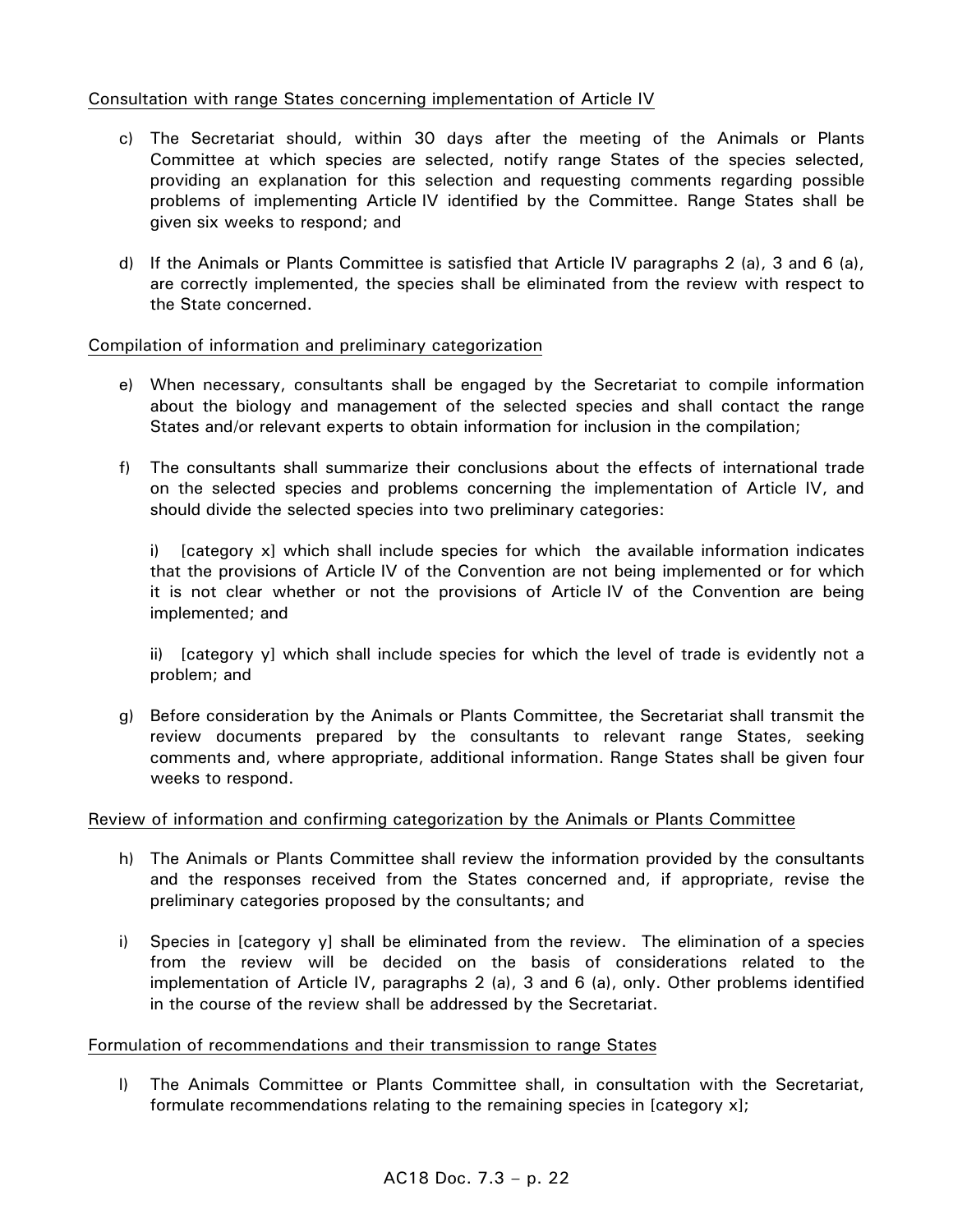- m) These recommendations should be directed to range States and should propose specific actions to address problems related to conservation and the regulation of trade. Such recommendations should differentiate between urgent and longer-term actions, and may include, for example, the establishment of administrative procedures, cautious quotas or other temporary restrictions on exports of the species concerned, the conducting of taxon and country-specific status assessments, field studies or evaluation of threats to populations or other relevant factors to provide the information necessary for a Scientific Authority non-detriment finding. Deadlines for implementation, which must be appropriate to the nature of the action to be undertaken, should be determined by the Animals or Plants Committee, but should normally be no less than 90 days or longer than two years; and
- n) These recommendations shall be transmitted to the States concerned by the Secretariat; and

### Measures to be taken if responses are unsatisfactory

- o) Upon failure of a State to satisfy the Secretariat that it has fulfilled the requirements specified in paragraph m), the Secretariat should recommend to the Standing Committee that all Parties immediately take strict measures, which may include, as appropriate, a suspension of trade in the affected species with that State;
- p) Following acceptance of the Secretariat's recommendation by the Standing Committee, the Secretariat shall notify the Parties accordingly; and
- q) In the case of suspension of trade in accordance with paragraph p) above, trade in the affected species with the State concerned should be authorized only when that Party demonstrates to the satisfaction of the Standing Committee, through the Secretariat, compliance with Article IV, paragraph 2 (a), 3 or 6 (a);

### Monitoring, reporting and reintroduction into the review process

DIRECTS the Secretariat**,** for the purpose of monitoring and facilitating the implementation of this Resolution and the relevant paragraphs of Article IV of the Convention;

- a) To report to each meeting of the Animals or Plants Committee on the implementation by the countries concerned of the recommendations made by the Committee;
- b) To report at each meeting of the Conference of the Parties on the progress of this review, on the recommendations made and on the measures adopted in accordance with this Resolution; and
- c) To inform the Animals or Plants Committee about possible concerns regarding trade in any species in Appendix-II, whether or not it had previously been subject to review in accordance with this Resolution; and: